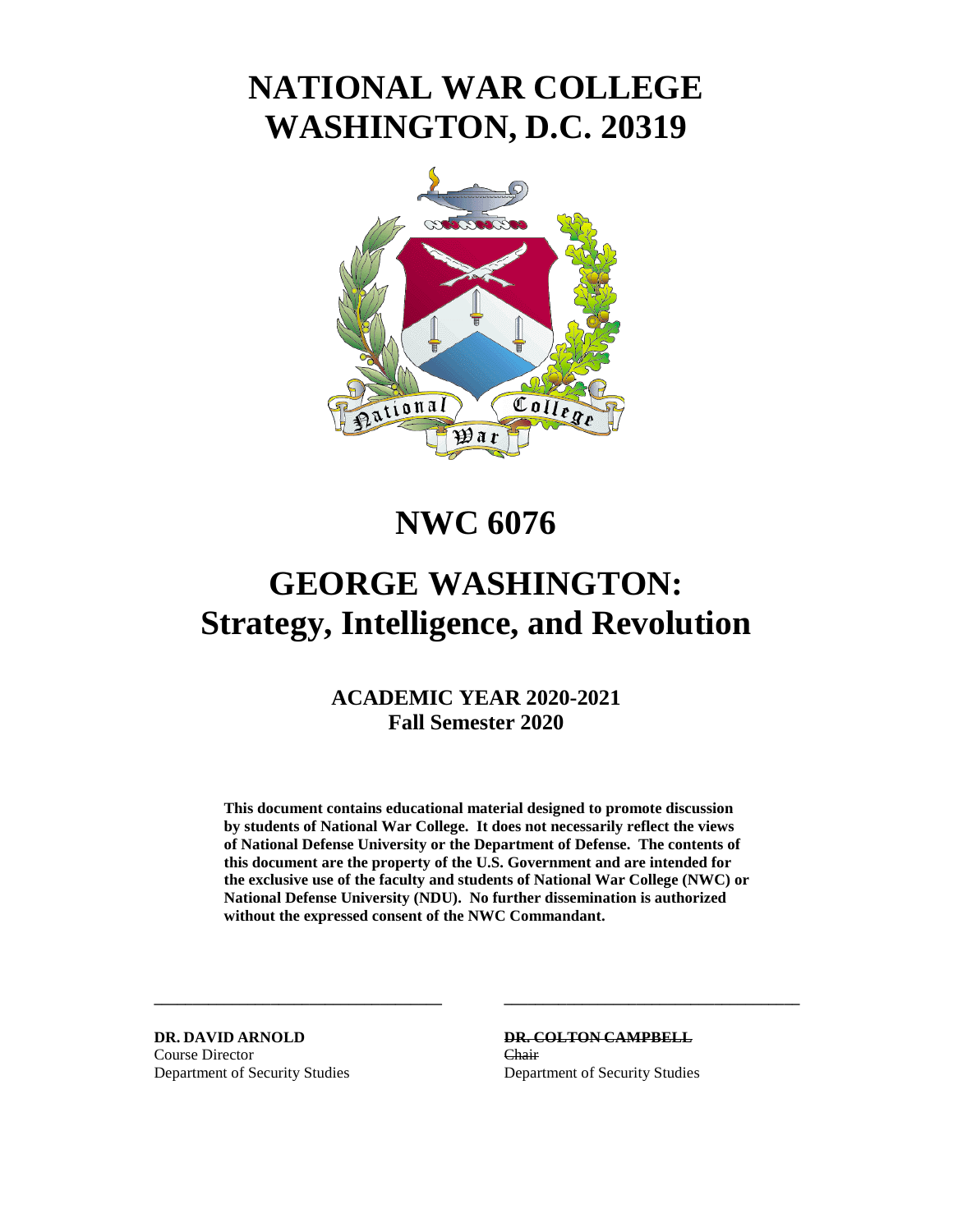#### *Course Director's note:*

*This syllabus is a partial adaptation of a curriculum written and presented by Harry Garner in 2014 at the United States Army's Command and General Staff College at Fort Belvoir, Virginia. It was written in collaboration with scholars from The Fred W. Smith Library for the Study of George Washington at Mount Vernon, especially Mr. Sean Thomas and Founding Director, Dr. Douglas Bradburn, and the Central Intelligence Agency Chair at the National War College, Mr. Jim Periard. However, all errors are the fault of the course director alone.*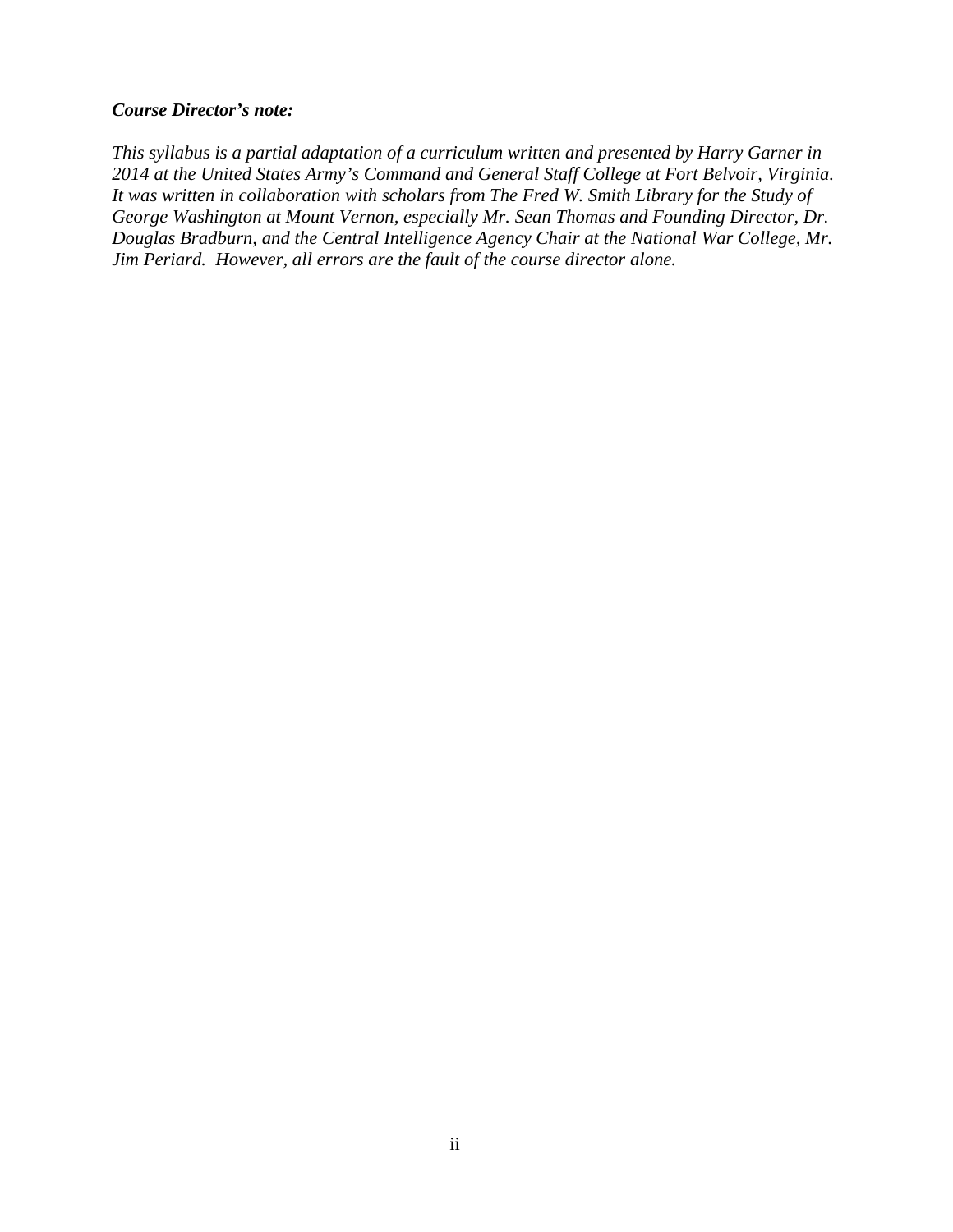# **GEORGE WASHINGTON: STRATEGY,INTELLIGENCE, AND REVOLUTION (ELECTIVE NWC 6076)**



#### **Introduction:**

The course is designed to explore the complex environment, instruments of power, and intelligence processes of the Revolutionary Era as well as the decision-making process of General George Washington as leader of the Continental Army. With the assistance of scholars of The Fred W. Smith Library for the Study of George Washington at Mount Vernon, students will participate in interactive seminars, occasionally with noted scholars of the Revolutionary Era, to explore both Washington's shortcomings and his acumen as a strategic leader.

The course sets out to go beyond basic biography and delves into issues of command judgment and strategic decision-making based on acquired knowledge. It also examines the role of adaptation in achieving victory.

Key readings address the depth of the problem faced by revolutionaries who sought to upset the status quo and the courses of action available to Washington and his contemporaries. A theme throughout the course will be Washington's interest in and use of intelligence to design his campaign and counter enemy efforts.

The purpose of this course is to introduce students to the forces that influenced Washington's strategic decisions. An overall goal is to analyze those drivers and conditions that Washington sought to understand through the collection of intelligence. Evaluating the information that influenced Washington's decision-making will improve students' analysis of strategic leadership, understanding of the complexities of revolutionary movements, and the depth of challenges faced by nascent political movements facing a well-established power.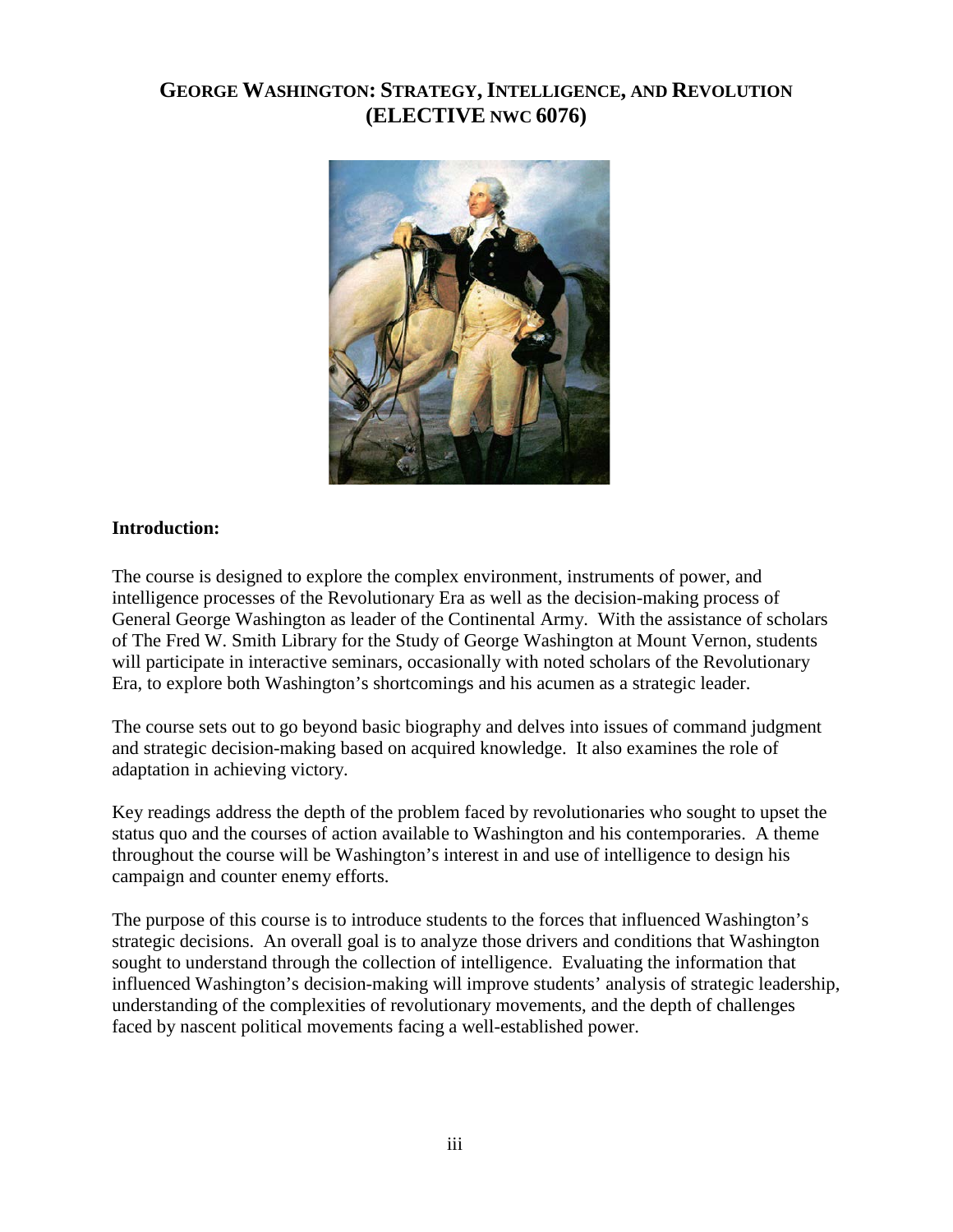#### **Course Learning Outcomes:**

- Comprehend the pre-revolutionary era, the influences and forces at work that helped shape the strategic environment, and the emerging leaders of Colonial America, including those who would lead and mentor George Washington.
- Analyze the growing importance of strategic knowledge and intelligence, as seen by George Washington, from a colonial major at Fort Necessity to Commander-in-Chief of the Continental Army in the Yorktown Campaign.
- Evaluate how Washington reviewed options, made mistakes at times, suffered losses, and then how he ultimately succeeded and alternative strategies of the era, possible differing methods, and outcomes.

#### **Institutional Learning Outcome:**

• Communicate effectively (oral and written) in order to provide concise policy options and military recommendations for senior decision makers across various forums.

#### **Books:**

Edward G. Lengel, *General George Washington: A Military Life* (New York: Random House, 2005)

Dave R. Palmer, *George Washington's Military Genius* (Washington, D.C.: Regnery Pub, 2012)

John Shy, *A People Numerous and Armed* (Ann Arbor: The University of Michigan Press, 1990)

Kenneth A. Daigler, *Spies, Patriots, and Traitors: American Intelligence in the Revolutionary War* (Washington, D.C.: Georgetown University Press, 2014)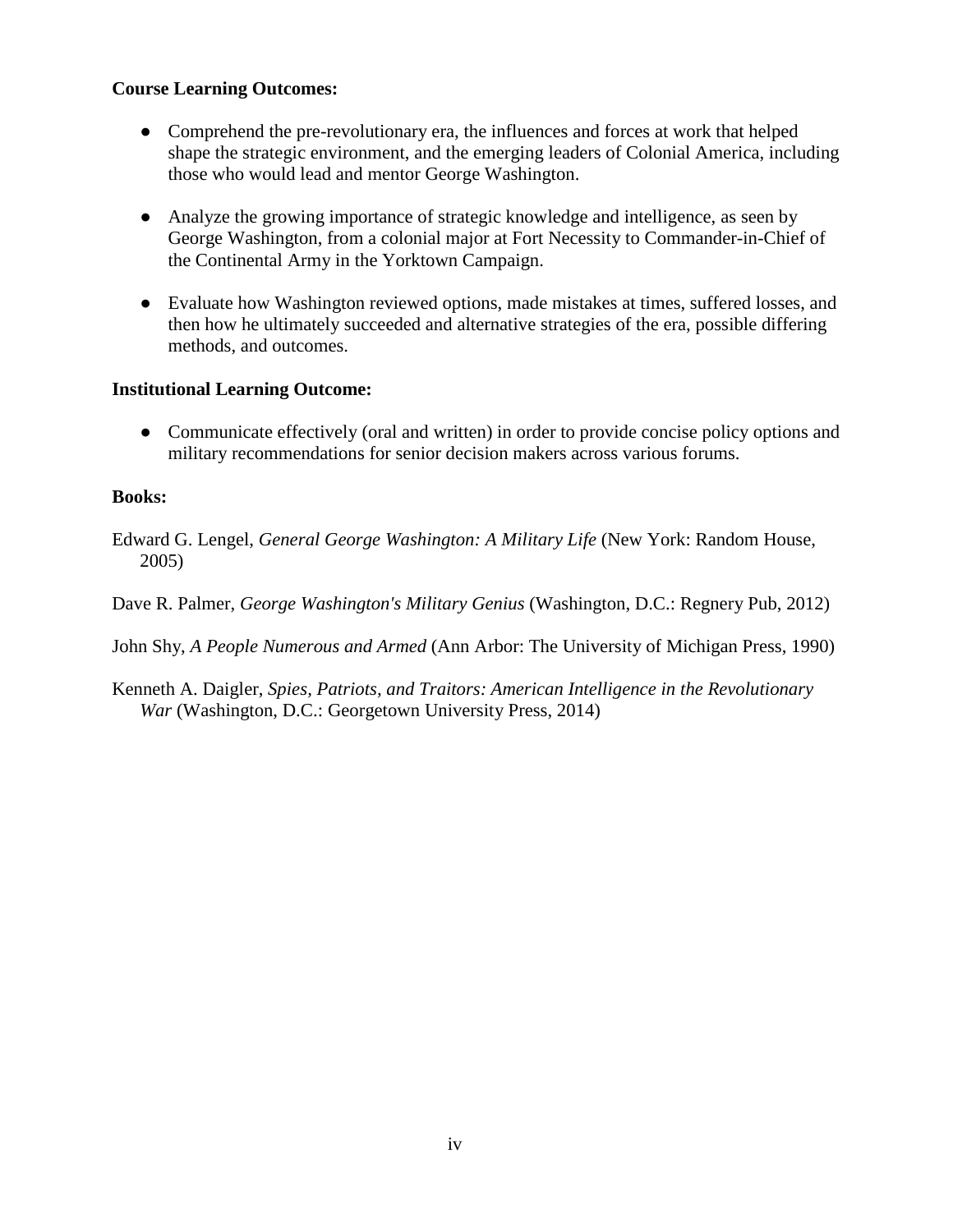#### **Assignments**

In determining the student's final grade, the faculty seminar leader will evaluate seminar performance, as evident by **active weekly contribution to discussions (50% of your grade), delivery of a 5 minute, ungraded briefing with 5 minutes of Q&A on Monday, November 30, 2020, on your paper topic, and completion of a 1,500-2,000 word paper (about 6 doublespaced pages) analyzing a strategic lesson from the Revolutionary Era applicable to the present, which is due on the last day of the course, December 7, 2020 (50% of your grade).** 

Some previous paper titles have included

- Vaccinating the Force: How General Washington Began the Tradition of Preventative Medicine for Today's Armed Forces
- Lessons in the Employment of Revolutionary War US Special Operations Forces
- Challenges to Organize, Train, and Equip the US Military: Comparing George Washington with Today's Senior Military Leaders
- Colonel George Washington's Leadership Philosophy
- America's First Defense Treaty: A Cautionary Tale
- Lessons of British Leadership in the American Revolution Applied To Current US Conflicts

#### **Assessment Policy**

Students must demonstrate mastery of the stated course objectives to pass this course. The course director will use performance on the following assessments to determine each student's final grade: seminar participation 50%, seminar paper 50%.

The following grading scale will be used:

| <b>Letter Grade</b>         | <b>Descriptor</b>                | <b>Grade Points</b> |
|-----------------------------|----------------------------------|---------------------|
| A                           | <b>Exceptional Quality</b>       | 4.00                |
| $A-$                        | <b>Superior Quality</b>          | 3.70                |
| $B+$                        | <b>High Quality</b>              | 3.30                |
| В                           | Expected/Acceptable              | 3.00                |
|                             | Quality                          |                     |
| $B -$                       | <b>Below Expected Quality</b>    | 2.70                |
| $\mathcal{C}_{\mathcal{C}}$ | <b>Unsatisfactory Quality</b>    | 2.00                |
| P                           | Pass                             | 0.00                |
| F                           | <b>Fail/Unacceptable Quality</b> | 0.00                |
|                             | Incomplete                       | 0.00                |

Students must meet all stated course objectives to pass this course.

Students who fail to complete all course requirements in the time allotted will receive an overall grade of Incomplete (I), and students who cannot meet all course objectives will receive an overall grade of Fail (F). In both cases, the student will enter a remediation program in an effort to bring the student's performance up to passing standards.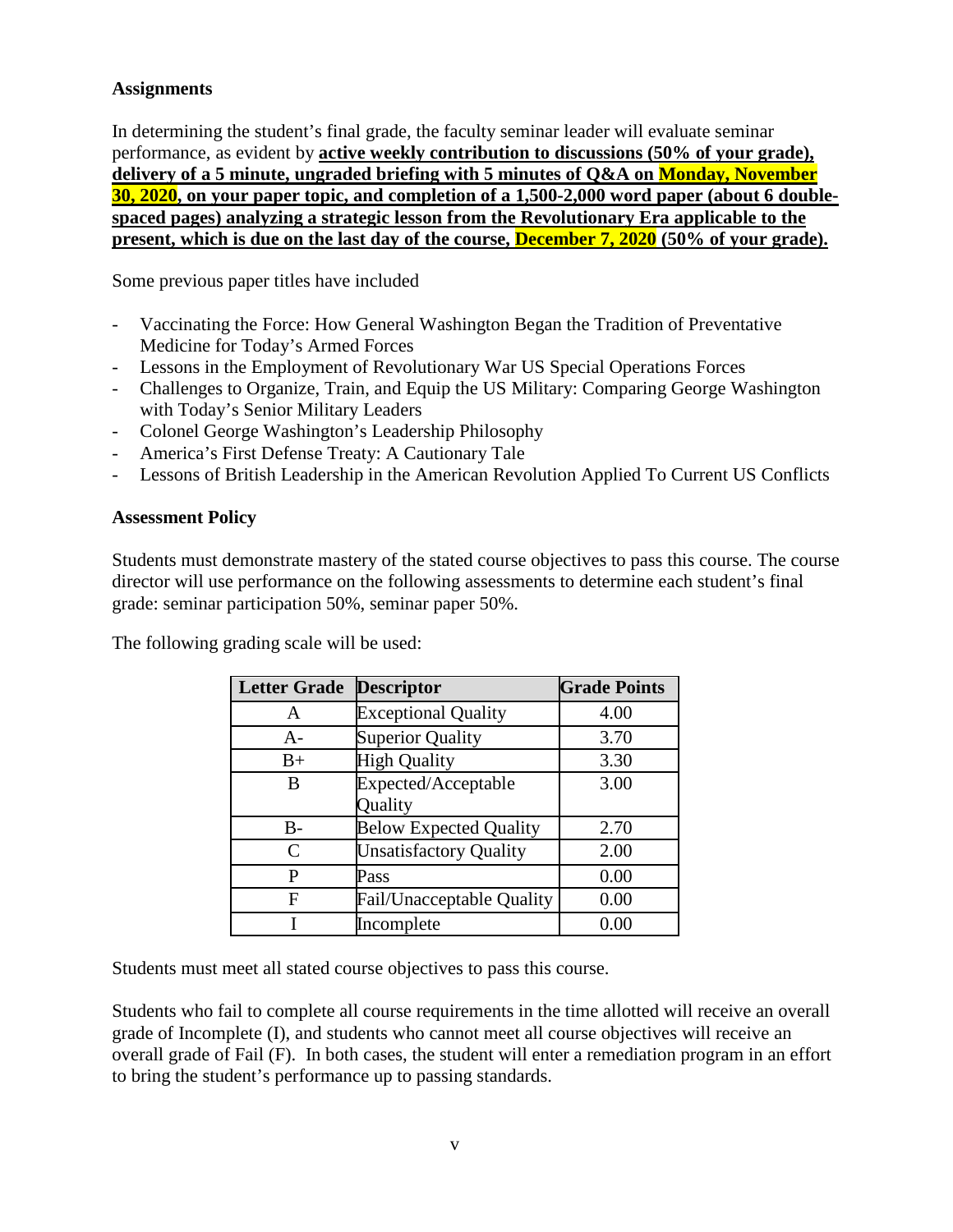Any student may appeal any course grade. First, within a week of the release of the grade, request a review by the course director. Should this review not lead to a satisfactory resolution, submit a written petition to the NWC Dean of Faculty and Academic Programs within two weeks of the release of the grade. The Dean of Faculty and Academic Programs will convene a faculty panel to conduct a formal review; the decision of that panel will be final.

#### **Absence Policy**

- 1. Students must notify their assigned college's leadership and the course FSL of absences in accordance with the College Absence/Leave Policy.
	- a. Foreseen absences (e.g. student travel) require prior notification.
	- b. Unforeseen absences (e.g. sudden personal injury or illness; sudden injury, illness, or death in the family, etc.) require notification as soon as possible, but no later than the first day the student returns to class.
- 2. It is the student's responsibility to complete any reading and coursework missed during the absence.
- 3. It is the student's responsibility to complete additional assignments as required by the professor/instructor.
- 4. Students who accumulate 4 or more foreseen or unforeseen absences will be required to participate in a performance review by the course's host college.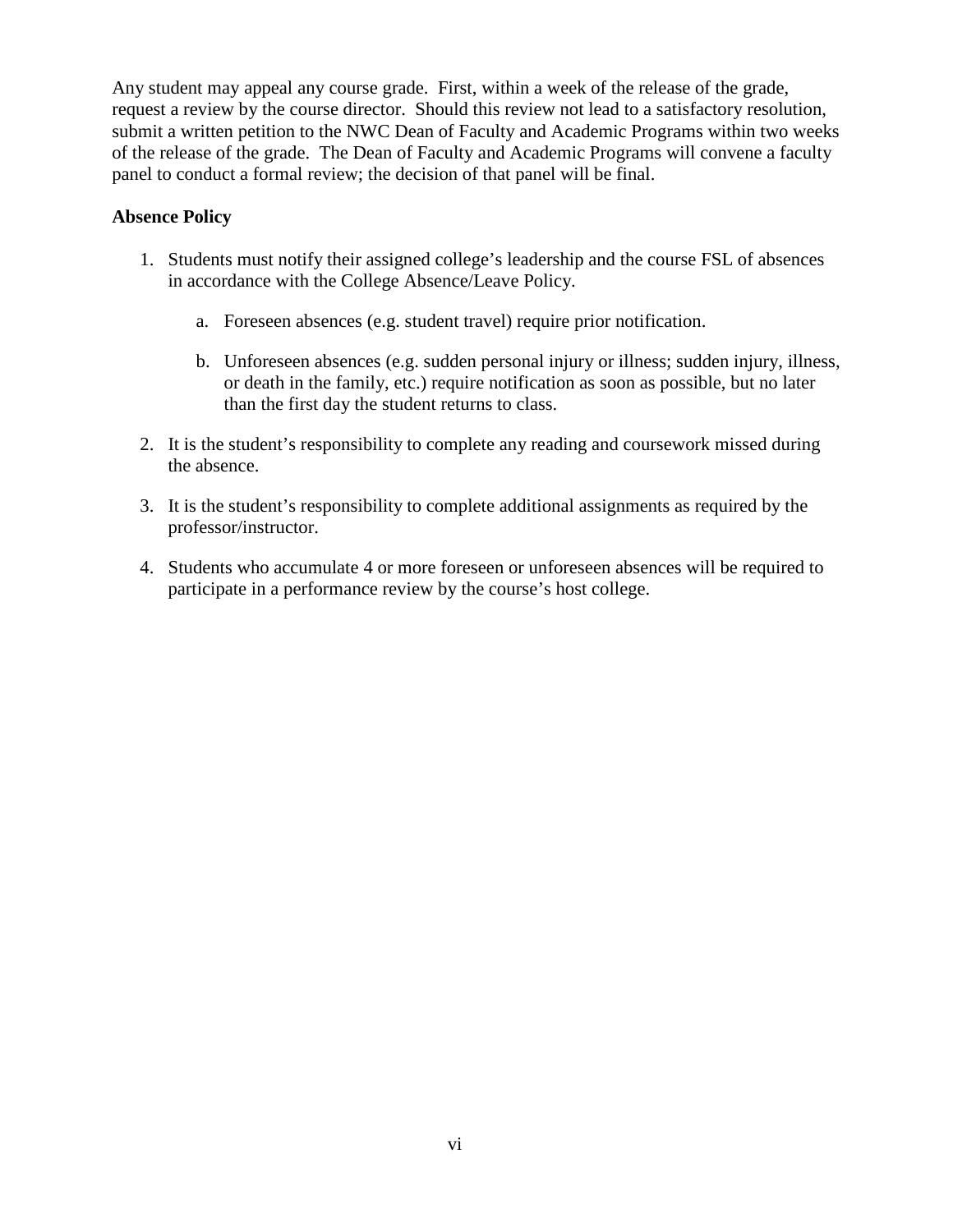# **GEORGE WASHINGTON: STRATEGY,INTELLIGENCE, AND REVOLUTION**

#### **LIST OF TOPICS**

- 1. Course Introduction, Scene Setter, and Essential Background on the Era
- 2. The French and Indian War: Irregular Warfare in the New World
- 3. British Military and Political Leaders in the New World: Evolving Leadership, Alliances, and Old World Perspective
- 4. The Onset of Conflict: Boston and the Emergence of an Early Colonial Strategy
- 5. New York: Considering Alternative Strategies and Major Decisions
- 6. Philadelphia Campaign: Hardship, Loss, and Recovery
- 7. **\*\*\*OPTIONAL\*\*\*** Wintering in Pennsylvania while Building an Army: Valley Forge Staff Ride
- 8. Yorktown Campaign: Building Alliances, Strategic Planning, and the Road to Victory
- 8a. **\*\*\*OPTIONAL\*\*\*** Settlement with Great Britain and the Building of a Republic: Yorktown Staff Ride
- 9. Strategic Intelligence: The Fox and the Hound and the Birth of American Spying
- 10. Washington's Next Steps: Moving the Infant Country Forward after War
- 11. Student Presentations: Strategic Lessons Applied to the Modern Era
- 12. Final Review and Discussion on the Flaws and Attributes of Washington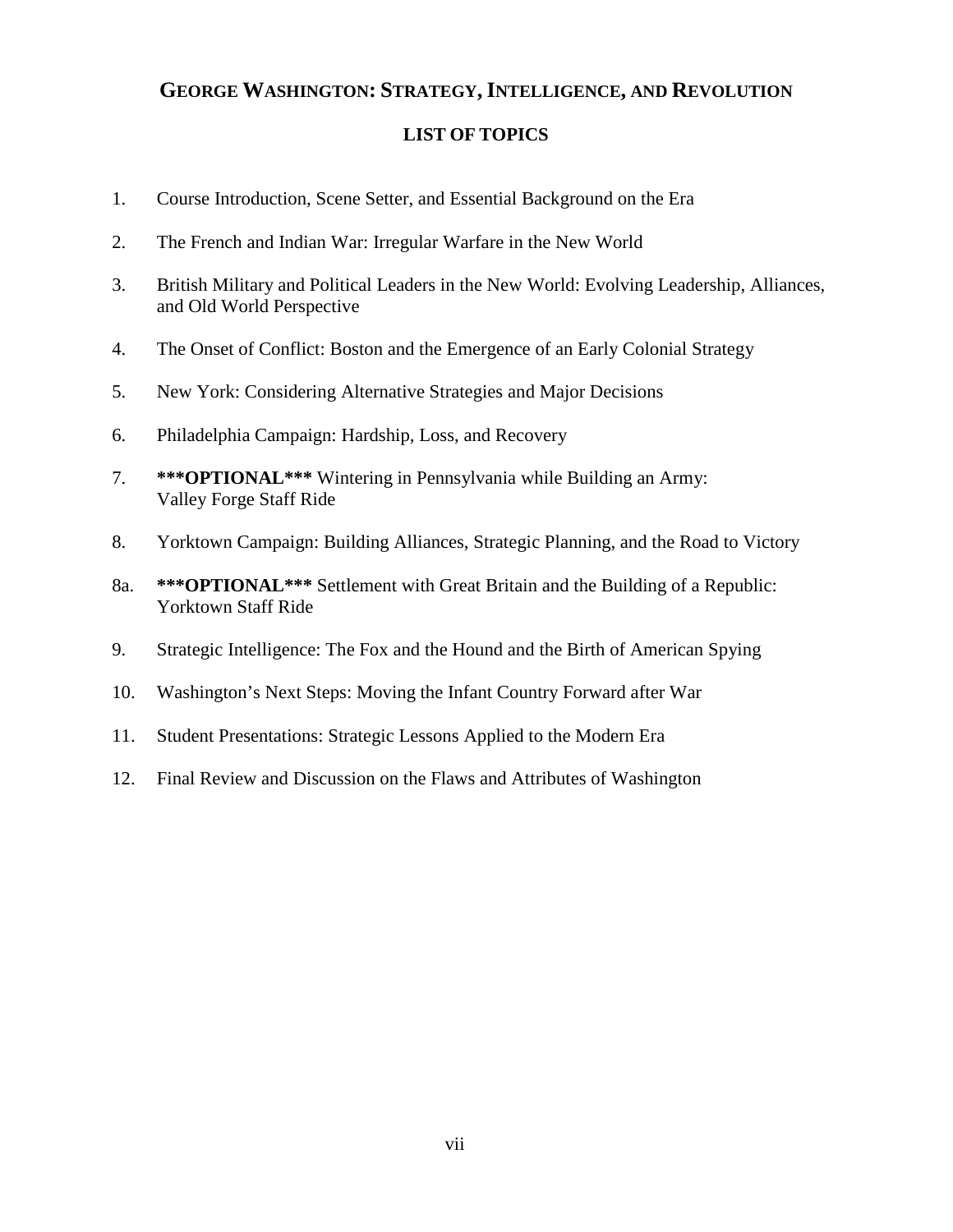**Topic 1 Introduction, Scene Setter, and Essential Background on the Era** (September 14, 2020, 0830-1030)



The first class meeting will be a facilitated discussion on the early life of George Washington, the nature of the wars of the era, and the character of conflict in North America. This approach will establish a foundation of knowledge on the conditions, environment, and seminal events that affected Washington as a young man and junior officer.

Students will also have a chance to review their interests in Washington the man and their initial thoughts and understanding of Washington as a leader.

# **Learning Objectives:**

- Comprehend the formative events of Washington's life, including his family background, work as a surveyor and mapmaker, and the events that brought him into his first involvement in conflict
- Analyze those superiors and peers who helped formed Washington as a young leader

# **Required Readings (67 pages):**

- *General George Washington: A Military Life,* Chapters 1, 2, and 3 (pp. 3-48)
- *George Washington's Military Genius,* Introduction (pp. xi-xvi), Chapter 1, Strategy Before Clausewitz (pp. 1-8), and Chapter 2, The Prussian Shadow (pp. 9-24)
- William Guthrie Sayen, "George Washington's 'Unmannerly' Behavior," *Virginia Magazine of History & Biography* 107:1, available from [https://nduezproxy.idm.oclc.org/login?url=http://search.ebscohost.com/login.aspx?direct](https://nduezproxy.idm.oclc.org/login?url=http://search.ebscohost.com/login.aspx?direct=true&db=aph&AN=2001628&site=eds-live&scope=site)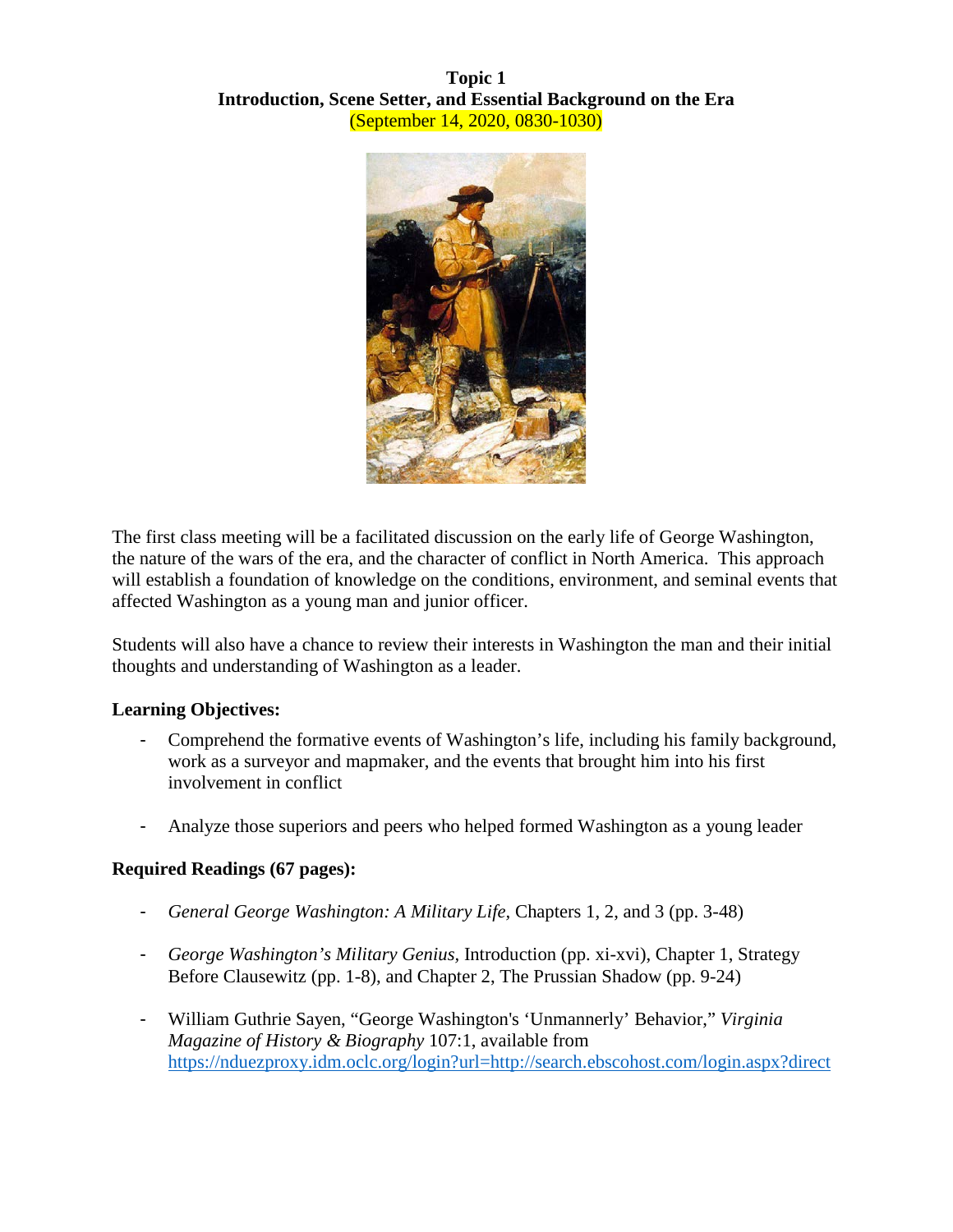[=true&db=aph&AN=2001628&site=eds-live&scope=site](https://nduezproxy.idm.oclc.org/login?url=http://search.ebscohost.com/login.aspx?direct=true&db=aph&AN=2001628&site=eds-live&scope=site) [Also in Blackboard or shared folder] Skim pp 1-9 and read pp. 9-15, starting with "The 'Rules of Civility'..."

- Timeline of Washington's Life, available from [http://www.mountvernon.org/george](http://www.mountvernon.org/george-washington/biography/timeline/)[washington/biography/timeline/](http://www.mountvernon.org/george-washington/biography/timeline/) 

# **Additional Readings as time allows (or skim, if needed):**

- Allan R. Millett, Peter Maslowski, and William B. Fies, *For the Common Defense* (New York: Free Press, 2102)*,* parts of the Introduction and Chapters 1 & 2 (pp. 1-13, and 20-30) [Also in Blackboard or shared folder]
- Jessica E. Brunelle, "Chapter One, The Youth of George Washington" in Edward G. Lengel, ed., *Blackwell Companions to American History*, VOL 66: Companion to George Washington (Hoboken: Blackwell Publishing Company, 2012), pp. 1-14, [https://ebookcentral.proquest.com/lib/nationaldefense](https://ebookcentral.proquest.com/lib/nationaldefense-ebooks/reader.action?ppg=21&docID=896368&tm=1524151673466)[ebooks/reader.action?ppg=21&docID=896368&tm=1524151673466](https://ebookcentral.proquest.com/lib/nationaldefense-ebooks/reader.action?ppg=21&docID=896368&tm=1524151673466) [Also in Blackboard or shared folder]

# **Video**:

- "Evaluating General Washington," with Dr. Ed Lengel, author of *General George Washington: A Military Life*, available from [http://www.mountvernon.org/videos-2/#g-](http://www.mountvernon.org/videos-2/#g-44_m-72411961)[44\\_m-72411961](http://www.mountvernon.org/videos-2/#g-44_m-72411961) (7 mins 52 secs)

# **Homework**:

- Read Course Syllabus and Week 1 readings
- Bring to class notes on two things you did not know about Washington and might have surprised you after doing the reading
- Bring to class notes on two character traits that you noticed in Washington in his early years, up to and including his leadership at Fort Necessity

# **For fun:**

- How much do you really know about George Washington? quiz: [https://www.mountvernon.org/quizzes/landing/did-george-washington-have-wooden](https://www.mountvernon.org/quizzes/landing/did-george-washington-have-wooden-teeth)[teeth](https://www.mountvernon.org/quizzes/landing/did-george-washington-have-wooden-teeth) /

# **Questions for Discussion:**

- What part of his background and upbringing are most important for understanding Washington's character and outlook? What events shaped Washington as a leader?
- As we explore this era, what are our gap issues in terms of strategic knowledge and understanding?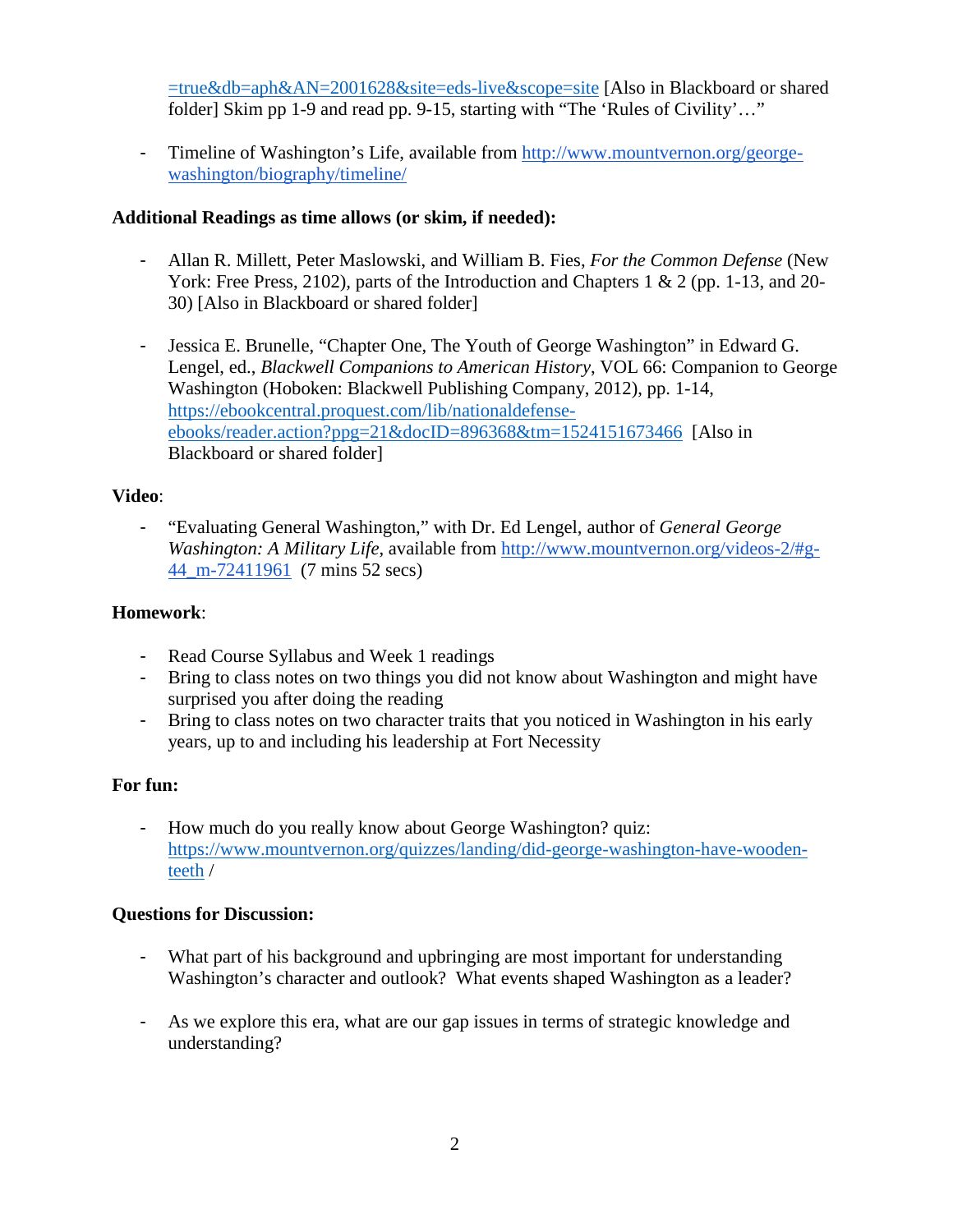- In general, when we look at the forces at work in this era, could one anticipate conflict? When Washington was a young man, what did the region portend in terms of potential flash points between belligerents?
- What kind of long-term strategy was needed for the region--from the Great Powers' (Great Britain and France) point of view?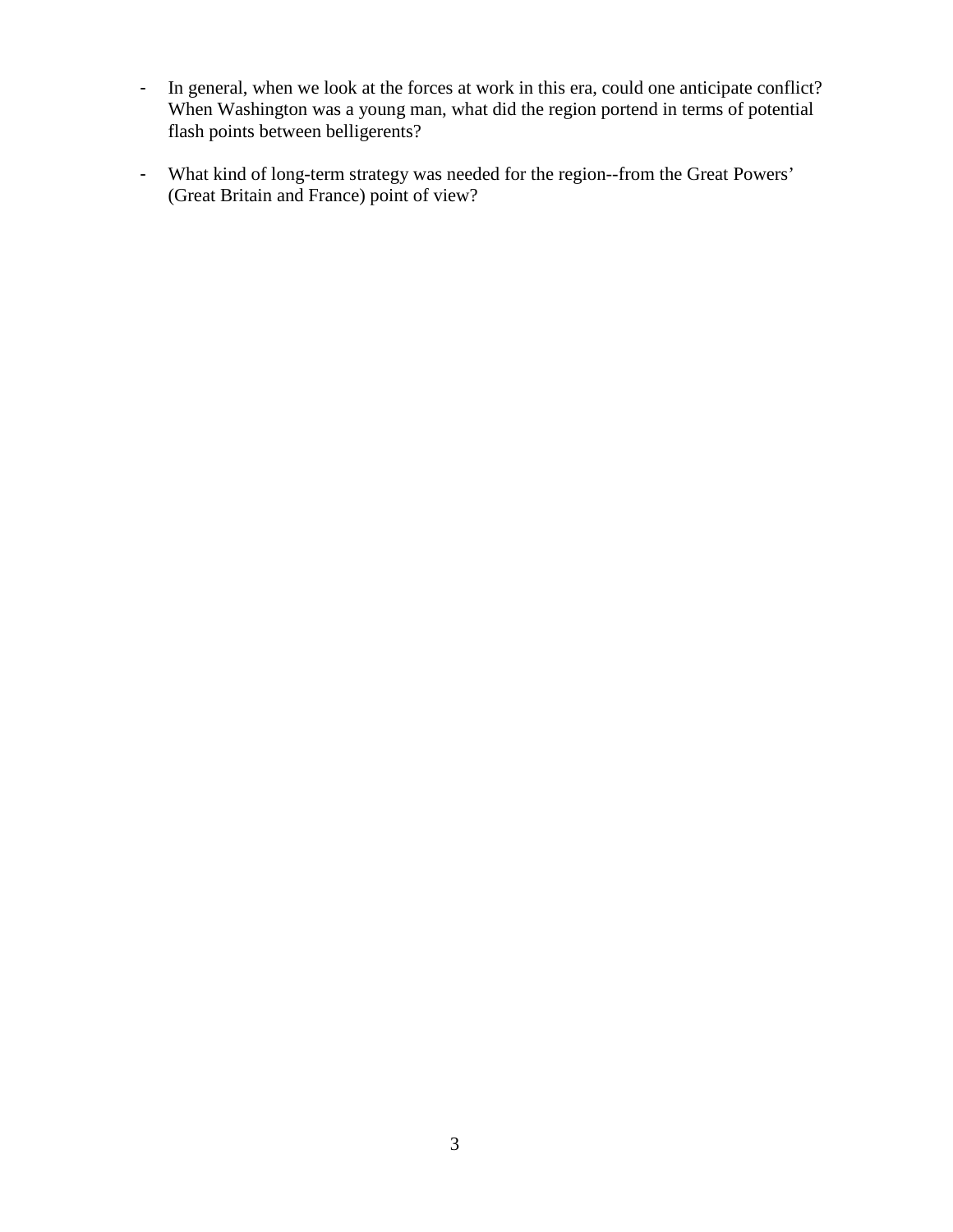**Topic 2 The French & Indian War: Irregular Warfare in the New World** (September 21, 2020; 0830-1030)



This session begins with a review of the essential military history of the French and Indian War. This conflict set in motion a squaring off of imperial powers in the new world in which a young George Washington first served as surveyor and then junior commander under several esteemed British generals.

The goal of this topic is to begin the process of building appreciation and empathy for the developing leader and his cohorts--including both superiors and peers with whom Washington served. The character of the conflict in the region, a good bit of which predates Washington's arrival on the scene, nevertheless had a profound impact on the way in which leaders of Washington's peer group viewed war, alliances, settlement, and strategy.

Readings have been selected to facilitate an in-depth discussion on Washington's learning and character. Readings also bring forward a first discussion of the larger strategic issues, the alliances of the period, and the general aspirations of imperial powers in the world.

#### **Learning Objectives:**

- Comprehend several key events in early American military history that set Washington (and the nation) on a path for the future
- Evaluate the British interests in the new world and the world in general and the effects its strategy had upon the colonies in America

# **Required Readings (72 pages)**:

- *General George Washington: A Military Life,* Review Chapter 3 and Read Chapters 4 & 5 (pp. 30-80)
- *Spies, Patriots, and Traitors*, Chapter 1 (pp. 1-15)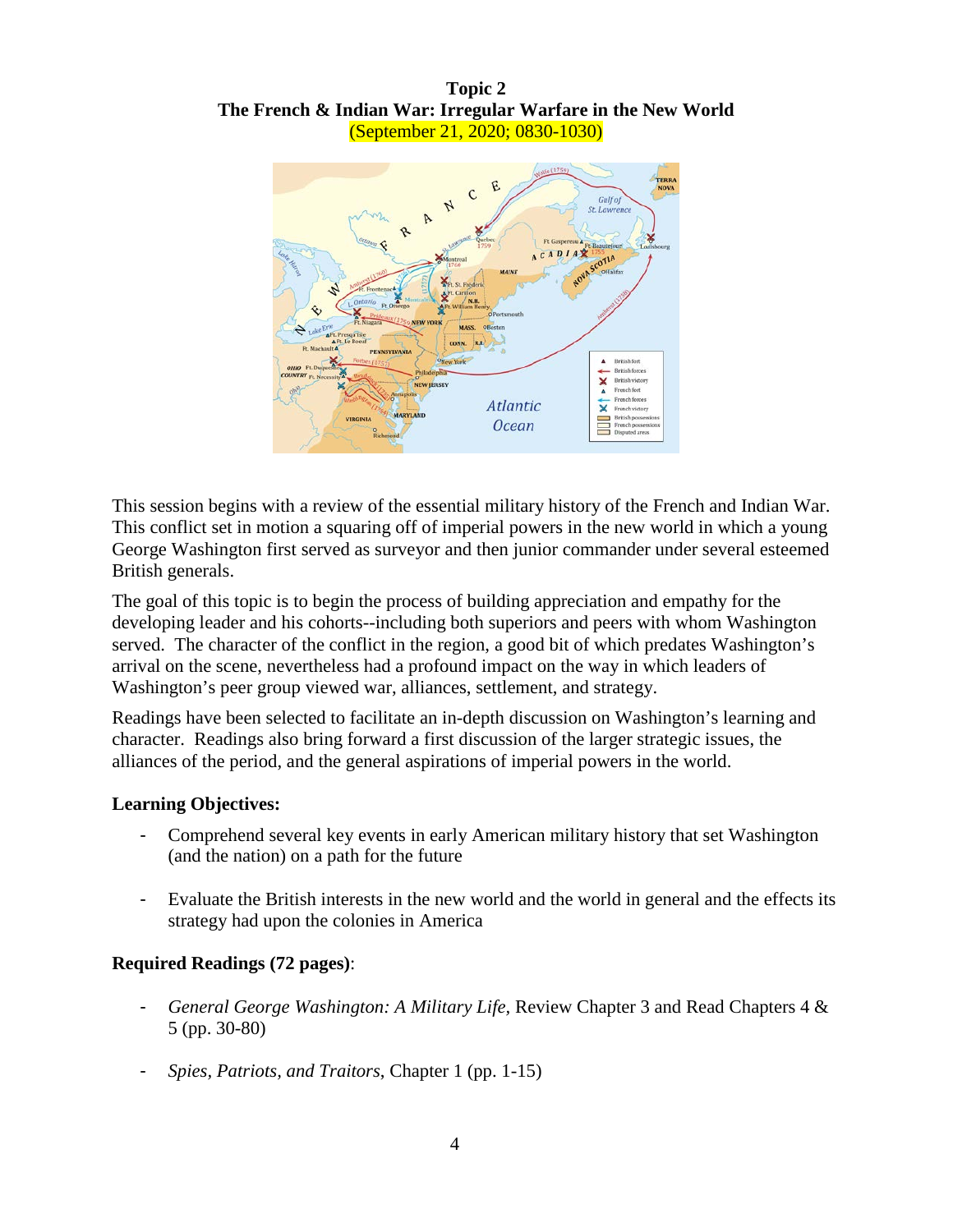- COL Oliver L. Spaulding, Jr, "The Military Studies of George Washington," *American Historical Review* 29 (1924), pp. 675-80, available from [https://nduezproxy.idm.oclc.org/login?url=http://search.ebscohost.com/login.aspx?direct](https://nduezproxy.idm.oclc.org/login?url=http://search.ebscohost.com/login.aspx?direct=true&db=edsjsr&AN=edsjsr.10.2307.1841231&site=eds-live&scope=site) [=true&db=edsjsr&AN=edsjsr.10.2307.1841231&site=eds-live&scope=site](https://nduezproxy.idm.oclc.org/login?url=http://search.ebscohost.com/login.aspx?direct=true&db=edsjsr&AN=edsjsr.10.2307.1841231&site=eds-live&scope=site) [Also in Blackboard or shared folder]
- Joseph F. Stoltz III, "Jumonville Glen Skirmish," in Washington Library, Center for Digital History, Digital Encyclopedia, available from [http://www.mountvernon.org/library/digitalhistory/digital](http://www.mountvernon.org/library/digitalhistory/digital-encyclopedia/article/jumonville-glen-skirmish/)[encyclopedia/article/jumonville-glen-skirmish/,](http://www.mountvernon.org/library/digitalhistory/digital-encyclopedia/article/jumonville-glen-skirmish/) accessed 29 May 2018

# **Videos**:

- "Learning from Failure," available from [http://www.mountvernon.org/videos](http://www.mountvernon.org/videos-new/watch/lessons-in-leadership-learn-from-failure/)[new/watch/lessons-in-leadership-learn-from-failure/](http://www.mountvernon.org/videos-new/watch/lessons-in-leadership-learn-from-failure/) (2 min 40 sec)
- "George Washington in the French and Indian War" with Dr. Ed Lengel, author of *General George Washington: A Military Life*, available from http://www.mountvernon.org/videos-2/#g-44 m-72300674 (5 mins 53 sec)

# **Additional Readings as time allows (or skim, if needed):**

- Allan R. Millett, Peter Maslowski, and William B. Fies, *For the Common Defense* (New York: Free Press, 2102), parts of Chapters 2 & 3 (pp. 31-43) [Also in Blackboard or shared folder]

# **For fun:**

- French and Indian War Quiz: [https://www.mountvernon.org/quizzes/landing/french-and](https://www.mountvernon.org/quizzes/landing/french-and-indian-war-quiz/)[indian-war-quiz/](https://www.mountvernon.org/quizzes/landing/french-and-indian-war-quiz/)

# **Questions for Discussion**:

- What events from this era are of interest to understanding the decision-making of leaders in the war of independence? Are there characteristics of the French-Indian conflict that affect future strategic thinking of leaders? What elements or styles of warfighting in this war are prelude to the revolutionary campaign?
- What events shape Washington personally? What are the lessons of Fort Necessity for Washington?
- What were his relationships like with superiors -- as best we can understand them? Does it matter how he served, to understand what he expected of those who served him?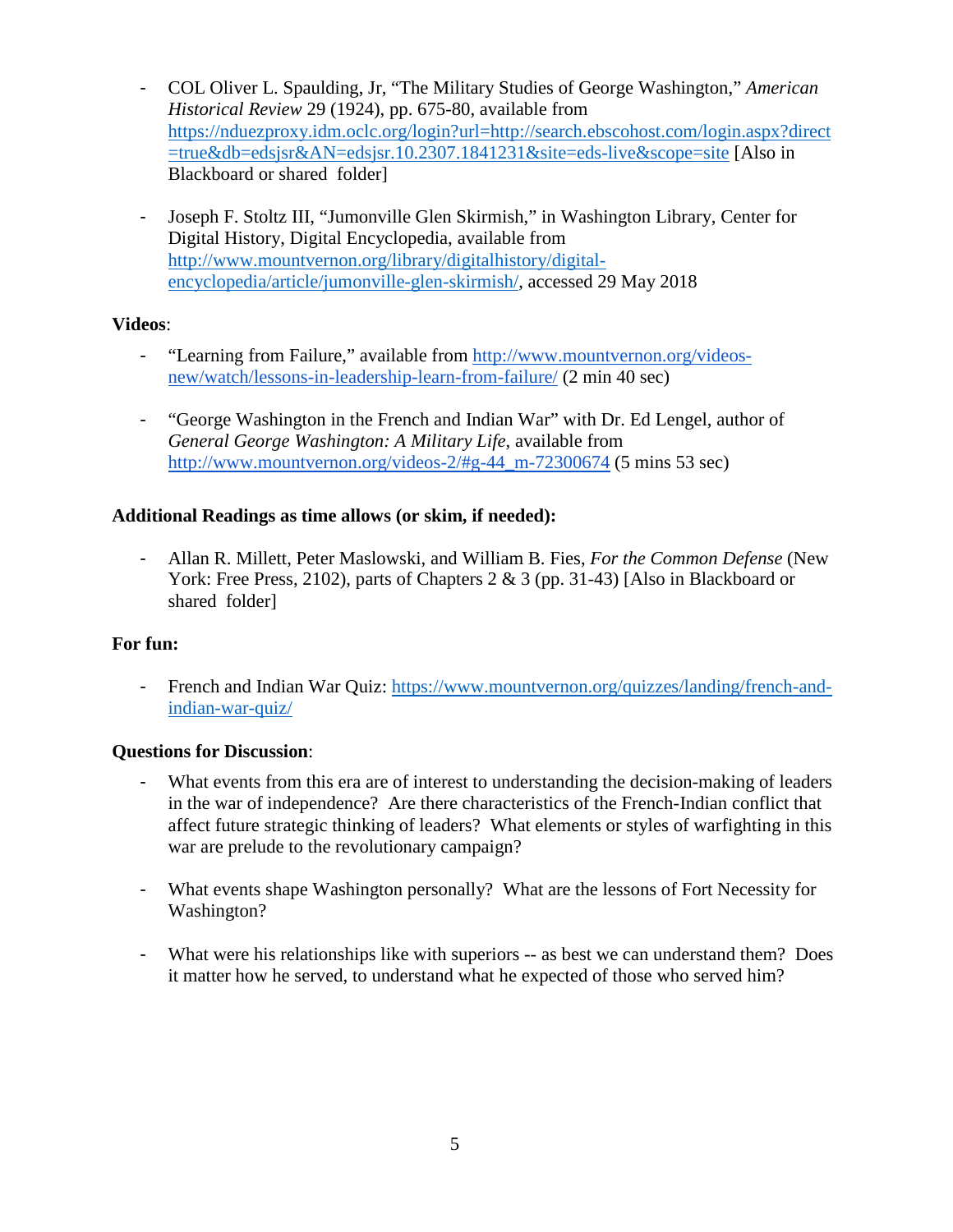#### **Topic 3 British Military and Political Leaders in the New World: Evolving Leadership, Alliances, and Old World Perspective** (September 28, 2020; 0830-1030)



General Thomas Gage, oil painting by John Singleton Copley, circa 1788

This topic takes a more in-depth look at the origins of conflict and the underlying causes of growing enmity between the crown and colonists.

The class meets at The Fred W. Smith Library and will speak with historian and scholar, Dr. Joseph Stoltz, who will provide a general overview of the period, the British perspective, and imperial interests in the world, especially including colonial America.

In the final portion of class, students will tour the Library and view the holdings in the special collections vault, including George Washington's own collection of books.

# **Learning Objectives:**

- Comprehend the interests of Great Britain in colonial America
- Analyze the advent of alternative thinking amongst (few) British leaders, especially General Gage
- Evaluate how the British government and military structure sought to implement their strategy and the shortcomings of their instruments of power, i.e., economic, military/rule of law and diplomatic

# **Required Readings (68 pages):**

- *George Washington's Military Genius,* Chapter 4, "The View from London" (pp. 35-52)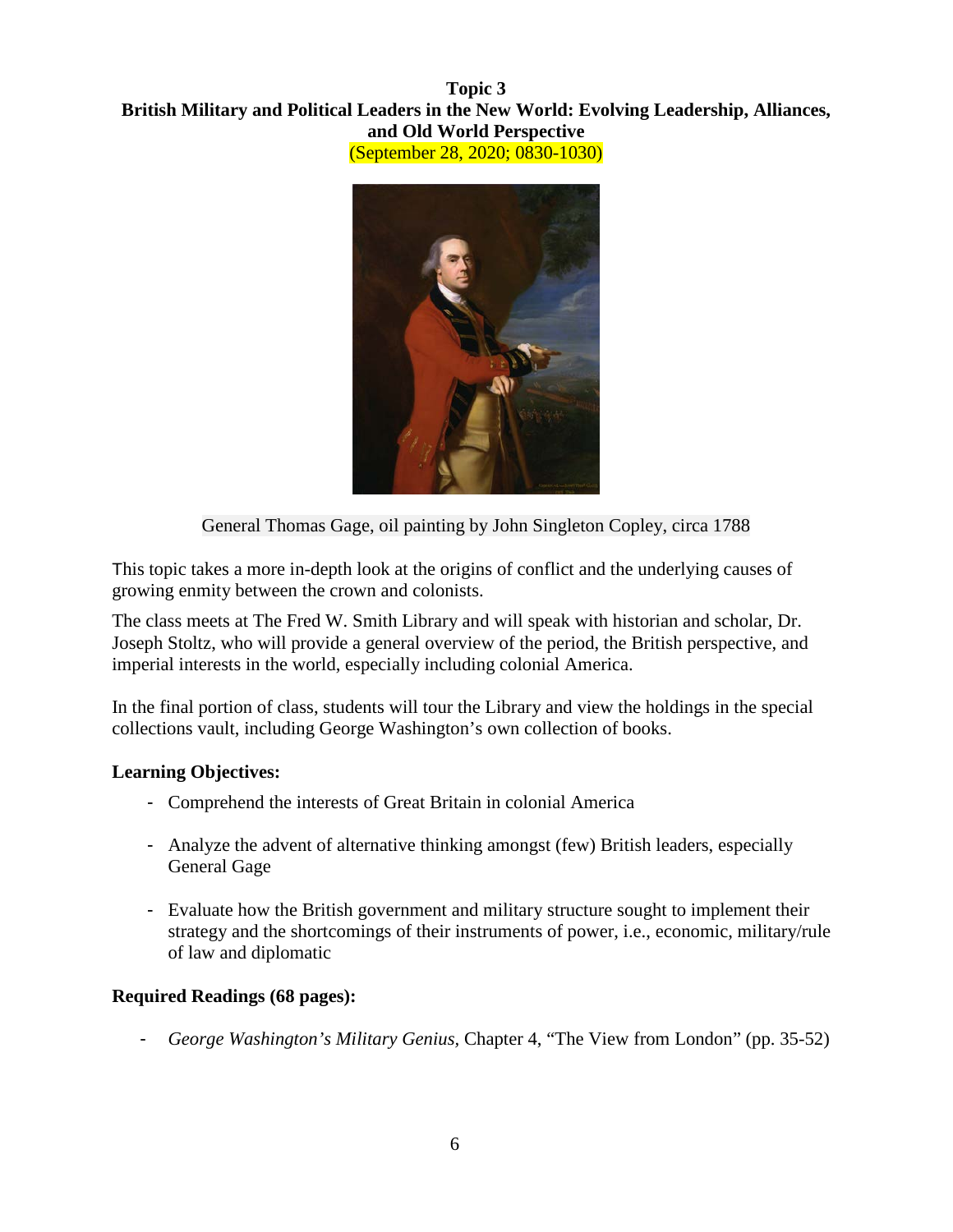- Roger Kaplan, "The Hidden War: British Intelligence Operations during the American Revolution," *The William and Mary Quarterly*, Vol. 47, No. 1 (January, 1990), pp. 115- 138 (read 115-129 only) [Also in Blackboard or shared folder]
- *A People Numerous and Armed,* Chapter 4, "The Empire Militant: Thomas Gage and the Coming of War" (pp. 81-115)

# **Additional Readings as time allows (or skim, if needed):**

- Bruce Chadwick, *George Washington's War: The Forging of a Revolutionary Leader and the American Presidency* (Naperville, IL: Sourcebooks, 2004), Chapter 2, "The Squire of Mount Vernon," pp. 46-70 [Also in Blackboard or shared folder]
- Arthur Meier Schlesinger, "The American Revolution Reconsidered," *Political Science Quarterly*, Vol. 34, No. 1 (March 1919): pp. 61-78 [Also in Blackboard or shared folder]

# **Video:**

- Interview with Andrew O'Shaughnessy, author of *The Men Who Lost America*, available from <https://vimeo.com/71980407> (21 mins, 20 secs)

- What were the political and societal consequences of British policy/strategy for the colonies? Immediate? Long-term?
- What perspectives did British military and political leaders on the ground in Colonial America have on the evolution of governance of the colonies and how were those insights conveyed to the royal court in Great Britain?
- How could deployed leaders have been more effective in their strategic communication?
- What were the consequences for poor understanding of the environment, the trends towards independence, and the mood of the populace?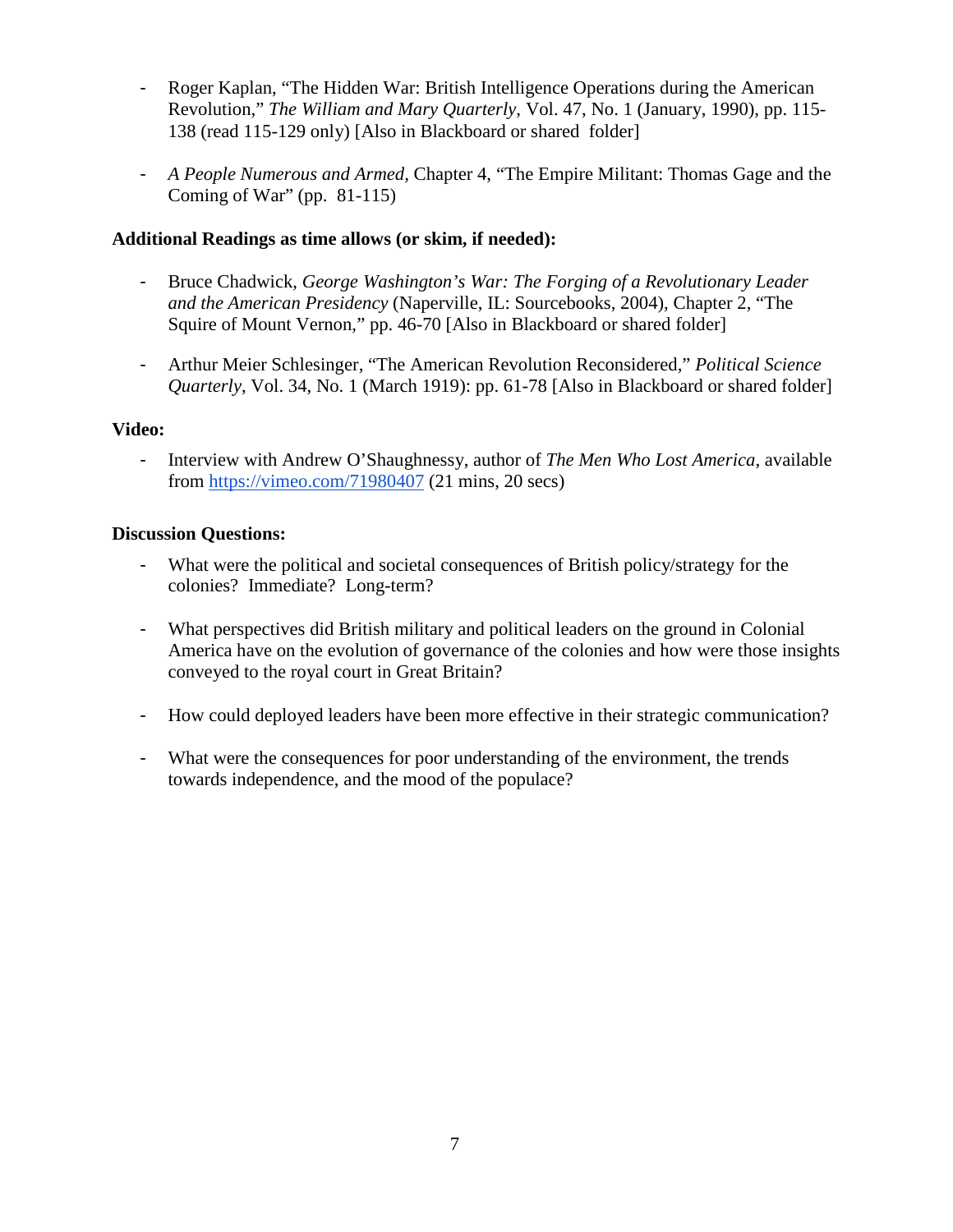# **Topic 4 The Onset of Conflict: Boston and the Emergence of an Early Colonial Strategy** (October 5, 2020, 0830-1030)



This topic further develops our understanding of military affairs and leaders of the era and begins the discussion of larger, strategic leadership and decision-making issues. The goal is to explore how the events and leaders in Boston--both British officers and Colonial revolutionaries--began the move towards revolution.

From these experiences in Boston, and the beginning of Colonial alliances in Philadelphia, students will explore the nascent strategy of the war of independence--especially including the early thinking and vision of the Continental Congress and General George Washington.

# **Learning Objective:**

- Evaluate the rich events and personalities in the Boston movement that went on to affect George Washington and the Continental Congress in Philadelphia

# **Required Readings (74 pages):**

- *General George Washington: A Military Life,* Chapters 6 & 7 (pp. 81-127)
- *Spies, Patriots, and Traitors*, Chapter 2 (skim to p. 34, then read pp. 35-42) & read Chapter 3 (pp. 43-61)

# **Additional Readings as time allows (or skim, if needed):**

- Robert K. Wright, Jr., *The Continental Army* (Washington: Center of Military History, 1983), Chapter 2, "The Continental Army: Washington and the Continental Congress," pp. 21-40, available from <https://history.army.mil/html/books/060/60-4-1/index.html> [Also in Blackboard or shared folder]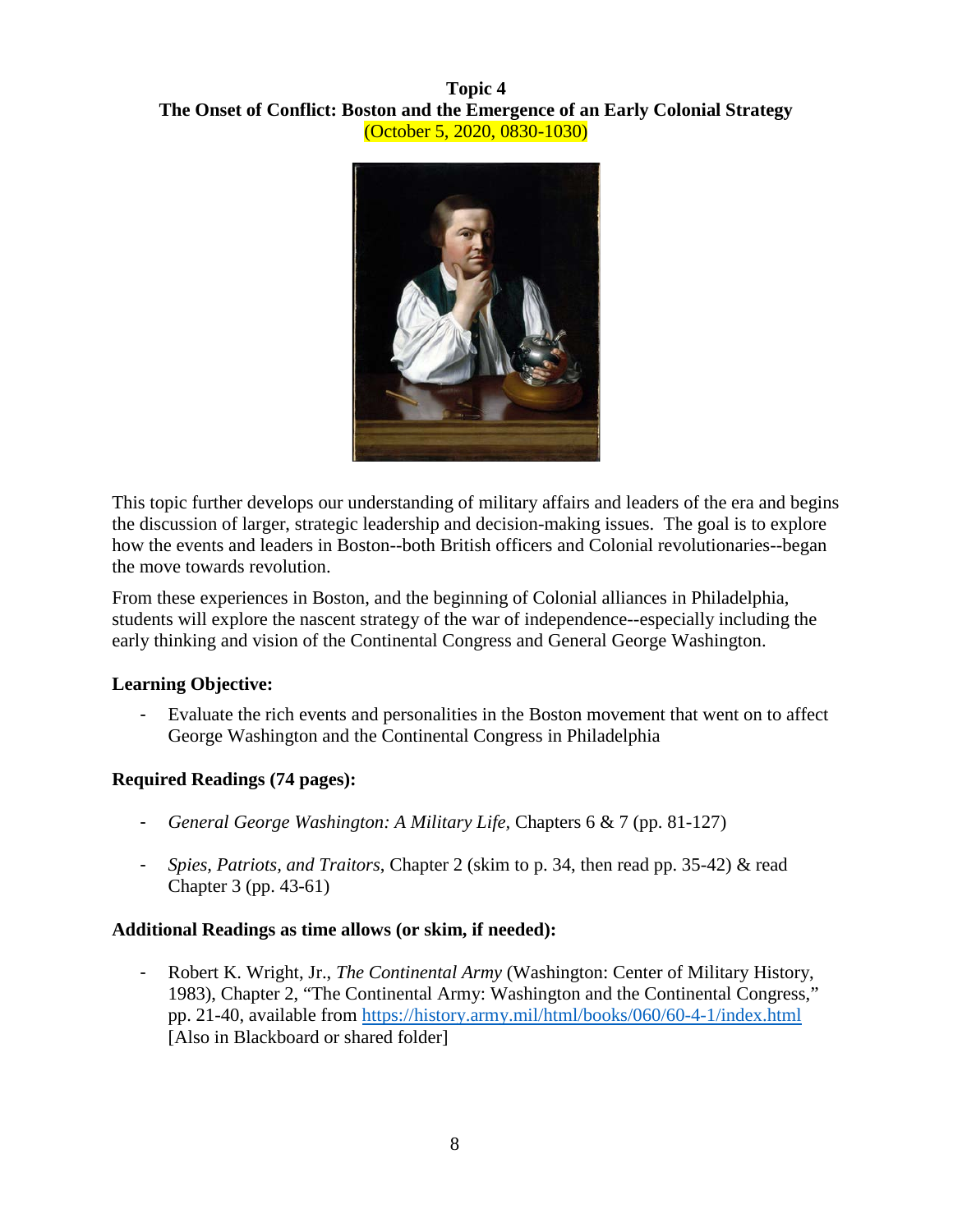- Robert K. Wright, Jr., *The Continental Army* (Washington: Center of Military History, 1983), Chapter 3, "The Continental Regiments of 1776: Boston and Quebec," pp. 45-56, available from <https://history.army.mil/html/books/060/60-4-1/index.html> [Also in Blackboard or shared folder]
- Robert Middlekauf, *Washington's Revolution: the Making of America's First Leader* (New York: Knopf, 2015), Chapter 3, "From Planter to Patriot," pp. 54-82. [Also in Blackboard or shared folder]
- *A People Numerous and Armed*, Chapter 2, "A New Look at the Colonial Militia" (pp. 29-42), Chapter 5, "American Society and Its War for Independence" (pp. 117-132)
- [http://allthingsliberty.com/2015/09/when-rabble-rousing-samuel-adams-slowed-down](http://allthingsliberty.com/2015/09/when-rabble-rousing-samuel-adams-slowed-down-the-revolution/)[the-revolution/](http://allthingsliberty.com/2015/09/when-rabble-rousing-samuel-adams-slowed-down-the-revolution/)
- Thomas A Rider II, "Chapter Twenty-Two, George Washington, America's First Soldier" in Edward G. Lengel, ed., *Blackwell Companions to American History, VOL 66: Companion to George Washington* (Hoboken: Blackwell Publishing Company, 2012), pp. 378-398, available from [https://ebookcentral.proquest.com/lib/nationaldefense](https://ebookcentral.proquest.com/lib/nationaldefense-ebooks/reader.action?ppg=398&docID=896368&tm=1524151407365)[ebooks/reader.action?ppg=398&docID=896368&tm=1524151407365](https://ebookcentral.proquest.com/lib/nationaldefense-ebooks/reader.action?ppg=398&docID=896368&tm=1524151407365) [Also in Blackboard or shared folder]

#### **Videos:**

- "George Washington: Lessons in Leadership," available from https://www.mountvernon.org/video/view/20/ (17 min 41 sec)

- What were the causes of the American Revolution?
- Why was Washington ready to lead the Continental Army when given his commission?
- What social, political, economic, and intellectual challenges did Washington face in turning the several colonial militia into the Continental Army?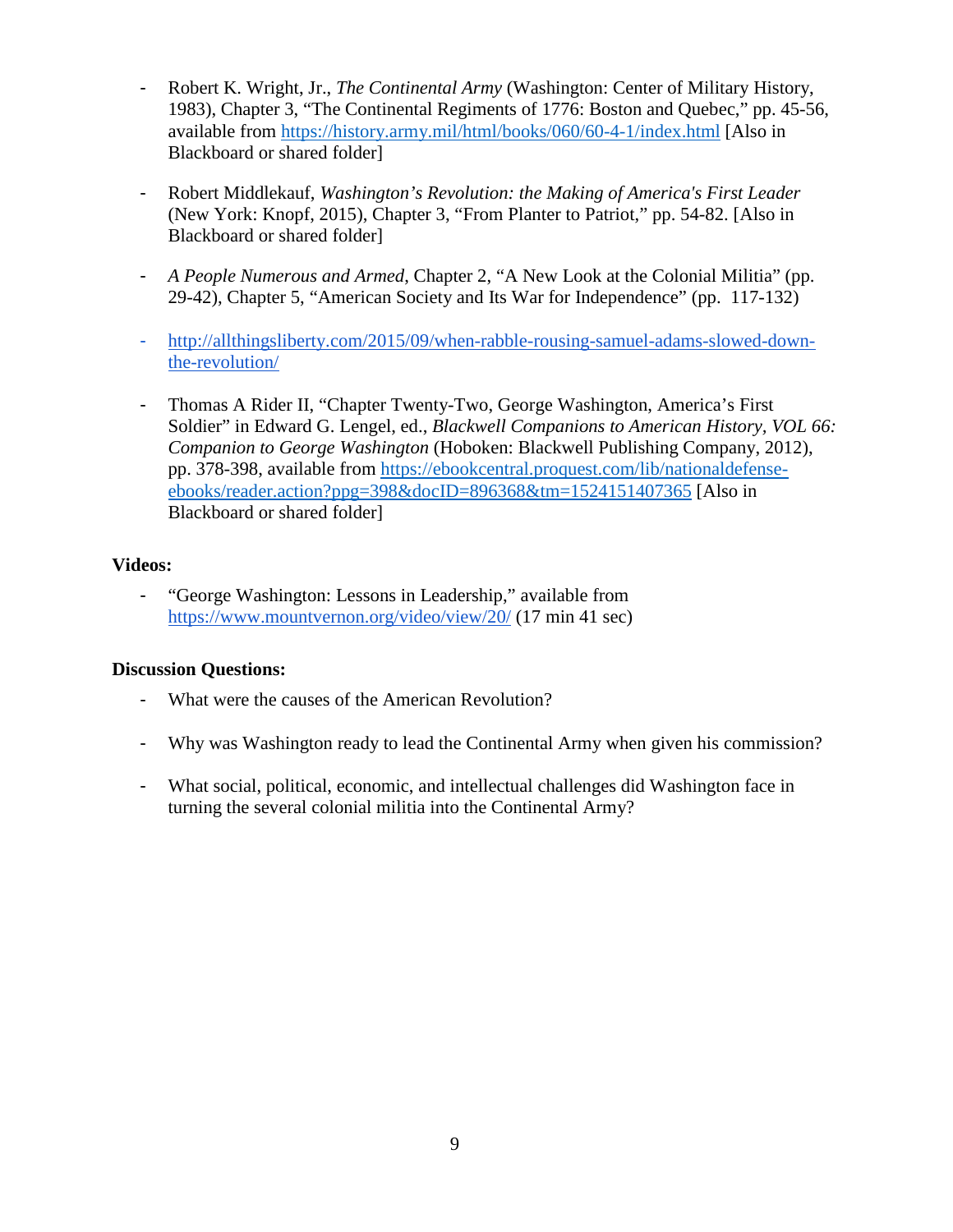**Topic 5 New York: Considering Alternative Strategies and Major Decisions** (No Class October 12, 2020, for Columbus Day) (October 19, 2020; 0830-1030)



This topic explores a critical early period in the war of independence including key command decisions and possible alternatives that affected the course of conflict and ultimately the timeline for the birth of the nation. Through readings and discussions it highlights a more in-depth understanding of the environment, dynamic conditions on the ground, and key decisions made under pressure.

The topic also discusses the alternative views of some contemporaries of the time like General Charles Lee, an experienced leader in irregular warfare.

The events of this era in New York and New Jersey include the retreat and difficulties confronted by Washington and his army and militias. It necessarily explores the factors of leadership that made him great--managing to maintain a fighting force to continue what would become an extended seven-year conflict.

#### **Learning Objectives:**

- Comprehend the circumstances that led to engagement in New York, then ultimately retreat and defeat
- Analyze the strategic environment that gave rise to possible alternative strategies for confronting the British

#### - **Required Readings (71 pages):**

- *General George Washington: A Military Life,* Chapters 8 & 9 (pp. 128-171).
- *Spies, Patriots, and Traitors*, Chapters 5 & 10 (pp. 93-110, 195-213)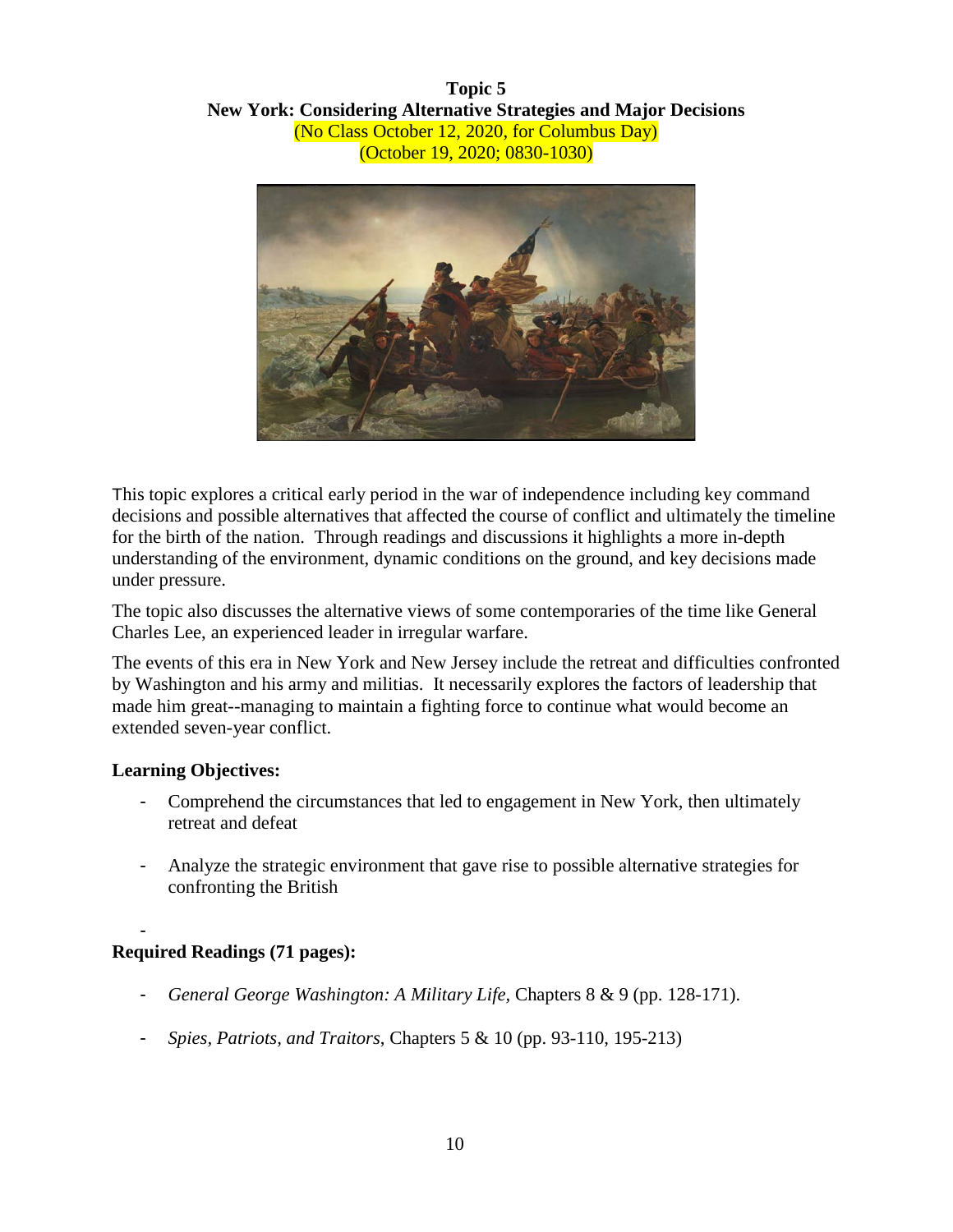#### **Additional Reading as time allows (or skim, if needed):**

- *A People Numerous and Armed,* Chapter 6, "American Strategy: Charles Lee and the Radical Alternative" (pp. 133-162). [Also in Blackboard or shared folder]
- Robert K. Wright, Jr., *The Continental Army* (Washington: Center of Military History, 1983), Chapter 3, "The Continental Regiments of 1776: Boston and Quebec," pp. 45-56, available from <https://history.army.mil/html/books/060/60-4-1/index.html> [Also in Blackboard or shared folder]

- How involved in politics should a general be?
- At what point should a strategic leader think about alternative strategies?
- How did Washington's experience prepare him--or not--for the New York-New Jersey campaign?
- Do you agree with those who suggest that Washington pursued a Fabian strategy?
- Which was more important: losing the Battle of Long Island or withdrawing to Manhattan?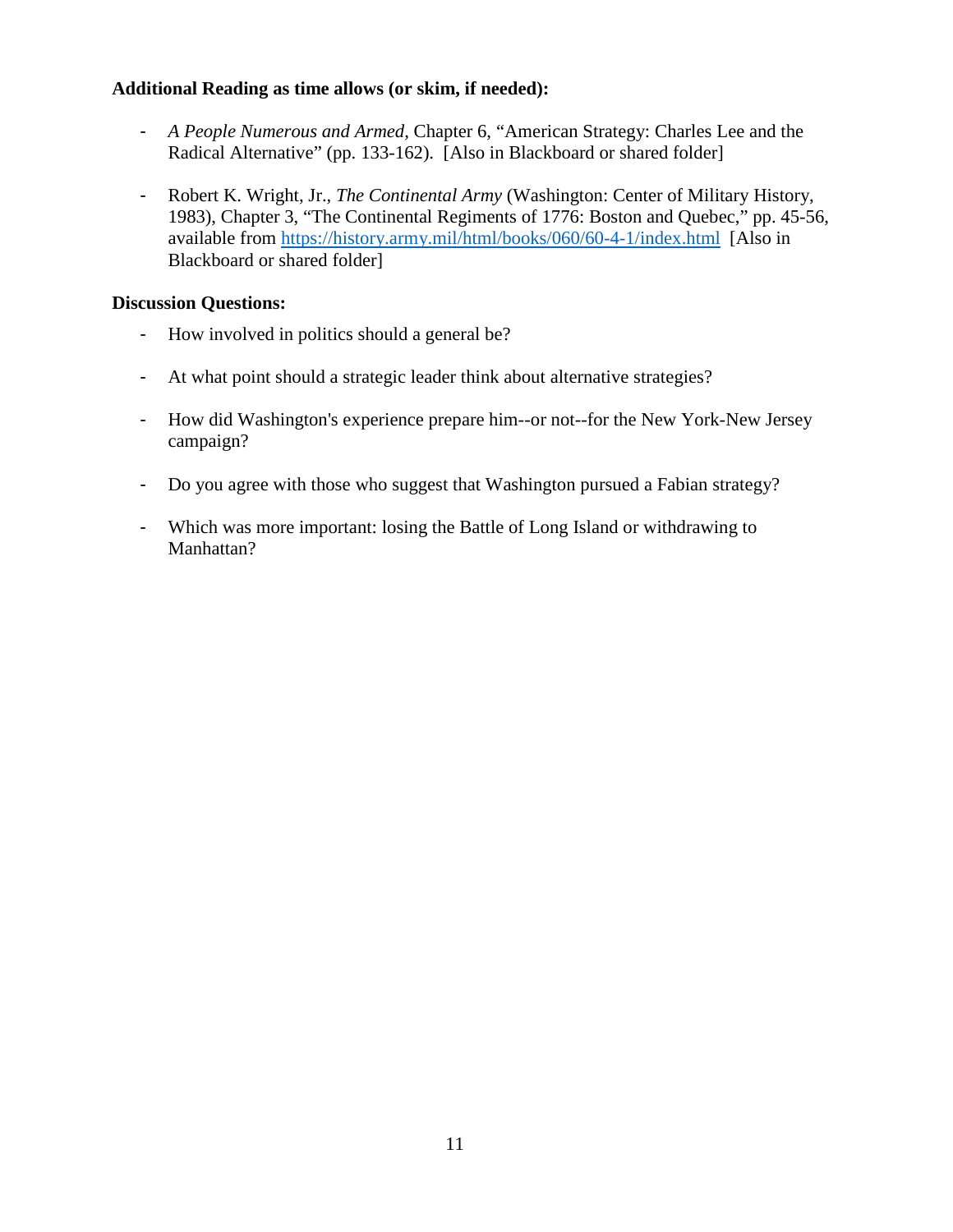# **Topic 6 \*\*\*OPTIONAL\*\*\* Wintering in Pennsylvania while Building an Army: Valley Forge Staff Ride** (Staff Ride is Saturday, October 24, 2020, weather permitting)



This seminar will be an outing to the Valley Forge National Historical Park in Pennsylvania for an interactive discussion and staff ride. Logistics information will be provided. Families are absolutely welcome to join us.

# **Learning Objectives:**

- Comprehend the events and circumstances that led to the surrender of British forces at Yorktown
- Analyze the nature and complexities of the settlement at the conclusion of conflict, and the competing and yet mutual interests that emerge between adversaries

# **Required Readings (96 pages):**

- *General George Washington: A Military Life,* Chapter 14 (pp. 266-283)
- Robert K. Wright, Jr., *The Continental Army* (Washington: Center of Military History, 1983), Chapter 6, "Professionalism: New Influences from Europe," pp. 121-152, available from<https://history.army.mil/html/books/060/60-4-1/index.html> [Also in Blackboard or shared folder]
- Paul Lockhart, "On the Parade-Ground at Valley Forge [March April 1778]," Chapter 5 in Paul Lockhart, *The Drillmaster of Valley Forge: The Baron de Steuben and the*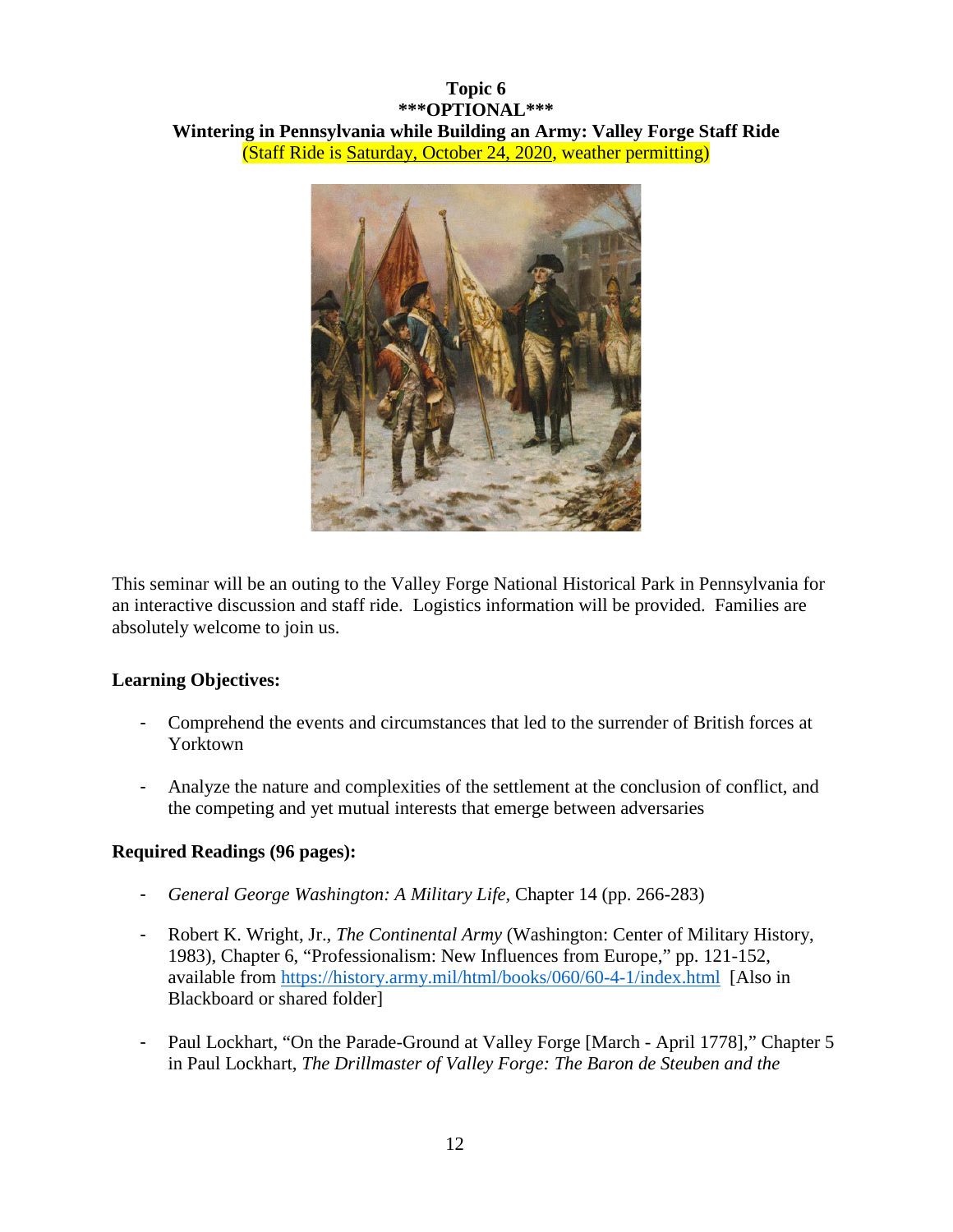*Making of the American Army* (New York: HarperCollins, 2008), pp. 95-116. [Also in Blackboard or shared folder]

- Ricardo A. Herrera, "Forging and Combat Operations at Valley Forge, February-March 1778," *Army History* 79 (spring 2011), pp. 6-29, available from [https://www.academia.edu/609243/\\_Foraging\\_and\\_Combat\\_Operations\\_at\\_Valley\\_Forg](https://www.academia.edu/609243/_Foraging_and_Combat_Operations_at_Valley_Forge_February-March_1778._) [e\\_February-March\\_1778.\\_](https://www.academia.edu/609243/_Foraging_and_Combat_Operations_at_Valley_Forge_February-March_1778._) [Also in Blackboard or shared folder]

# **Additional Reading as time allows (or skim, if needed):**

- Paul Lockhart, "Courtier and Supplicant [1763-1777]," Chapter 2 in Paul Lockhart, *The Drillmaster of Valley Forge: The Baron de Steuben and the Making of the American Army* (New York: HarperCollins, 2008), pp. 23-46. [Also in Blackboard or shared folder]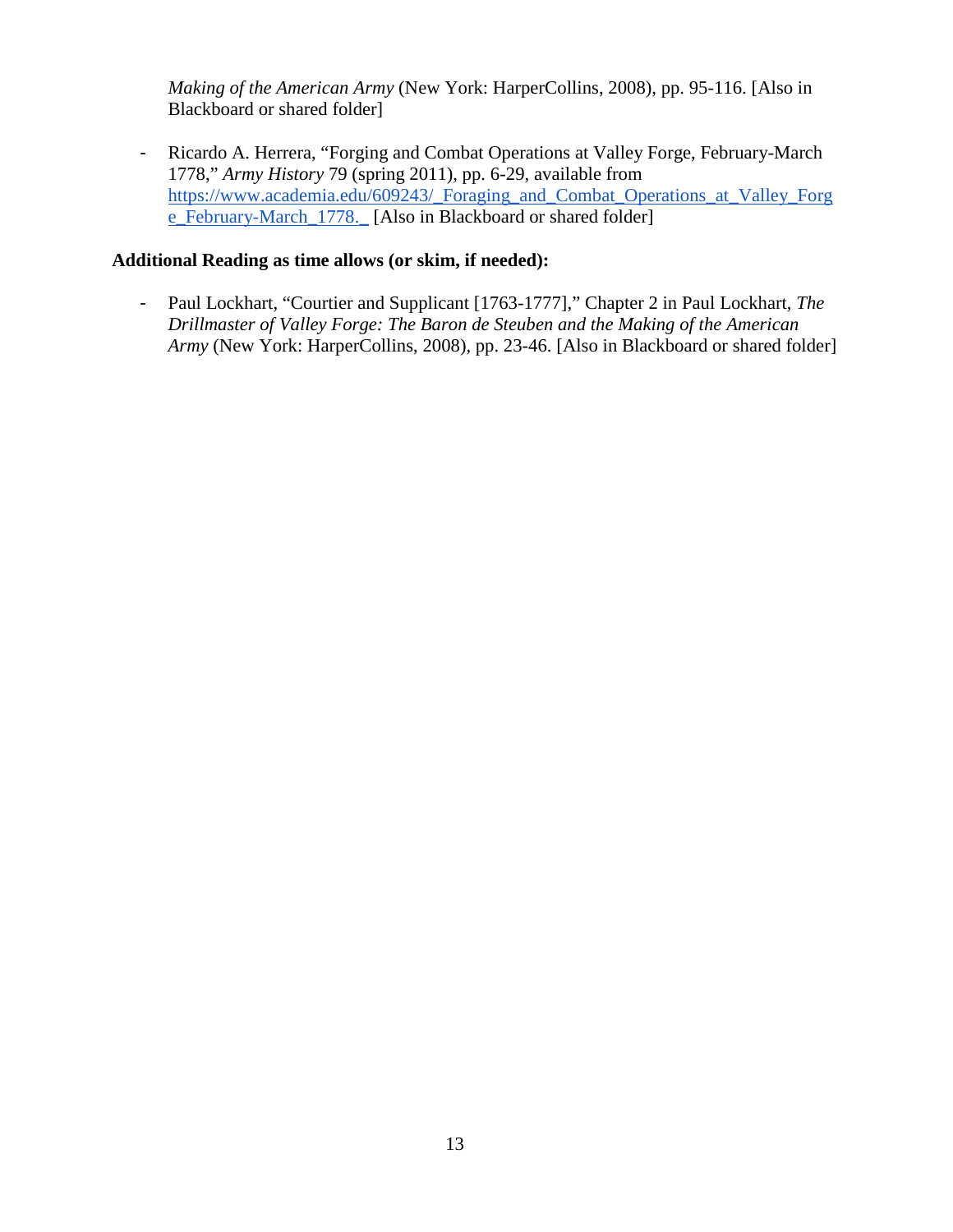# **Topic 7 Philadelphia Campaign: Hardship, Loss, and Recovery** (October 26, 2020; 0830-1030)



This topic explores the largely unsuccessful early years of the revolution, including the hardship and loss Washington faced at Valley Forge. It looks at issues of greatest strategic concern for Washington at the time, including the development of meaningful alliances, the building and maintaining of fighting capabilities, and the exploration of next steps--development of strategy- for the extended conflict.

# **Learning Objective:**

- Evaluate how Washington, as strategic leader, managed to endure hardship and loss, and perhaps more importantly, maintain an army through a devastating period of the revolution

# **Required Readings (78 pages):**

- *General George Washington, A Military Life,* Chapters 12, 14, & 15 but skim 13 (pp. 211-306)
- *Spies, Patriots, and Traitors*, Chapter 9 (read pp. 171-174, skim 174-191 about the Culper Ring, then read 191-194)

# **Additional Reading as time allows (or skim, if needed):**

- Melissa Lukeman Bohrer, "A Sister in Arms: Molly Pitcher," Chapter 6 in Melissa Lukeman Bohrer, *Glory, Passion, and Principle: The Story of Eight Remarkable Women at the Core of the American Revolution* (New York: Atria Books, 2003), pp. 155-177. [Also in Blackboard or shared folder]
- Paul Lockhart, "Trial by Combat [June 1778]," Chapter 7 in *Paul Lockhart, The Drillmaster of Valley Forge: The Baron de Steuben and the Making of the American*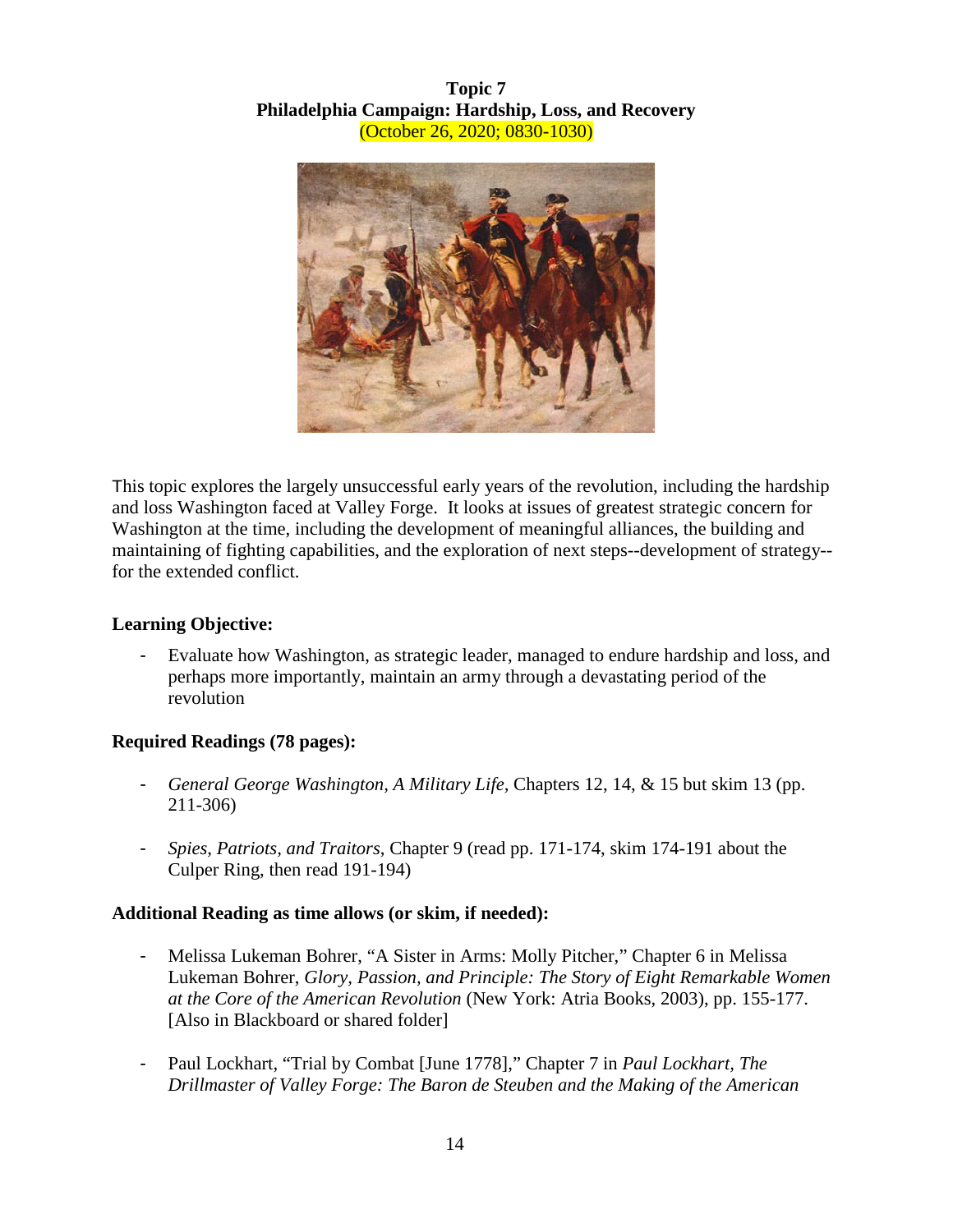*Army* (New York: HarperCollins, 2008), pp. 141-168. [Also in Blackboard or shared folder]

- Mark Edward Lender, Chapter 14, "The Politics of Battle: Washington, the Army, and the Monmouth Campaign" *George Washington Companion*, available from [https://ebookcentral.proquest.com/lib/nationaldefense](https://ebookcentral.proquest.com/lib/nationaldefense-ebooks/reader.action?ppg=246&docID=896368&tm=1524151471793)[ebooks/reader.action?ppg=246&docID=896368&tm=1524151471793](https://ebookcentral.proquest.com/lib/nationaldefense-ebooks/reader.action?ppg=246&docID=896368&tm=1524151471793) [Also in Blackboard or shared folder]

#### **\*\*\*OPTIONAL\*\*\***

#### **Brown Bag board game event:**

At 1145 in Room 350 of Roosevelt Hall, the Center for Applied Strategic Learning will be running the board game "1775: Revolution" for us. The game simulates the early stages of the American Revolution in the colonies. Students will take turns and roll dice and see if they can affect the outcome over the course of about an hour or so. Bring your lunch!

- What does Washington know about what the British plan to do and how does he rectify any shortcomings?
- To what extent does Washington surrender the initiative?
- Is Valley Forge an example of Washington's long term vision or of his failure as a leader? Or both?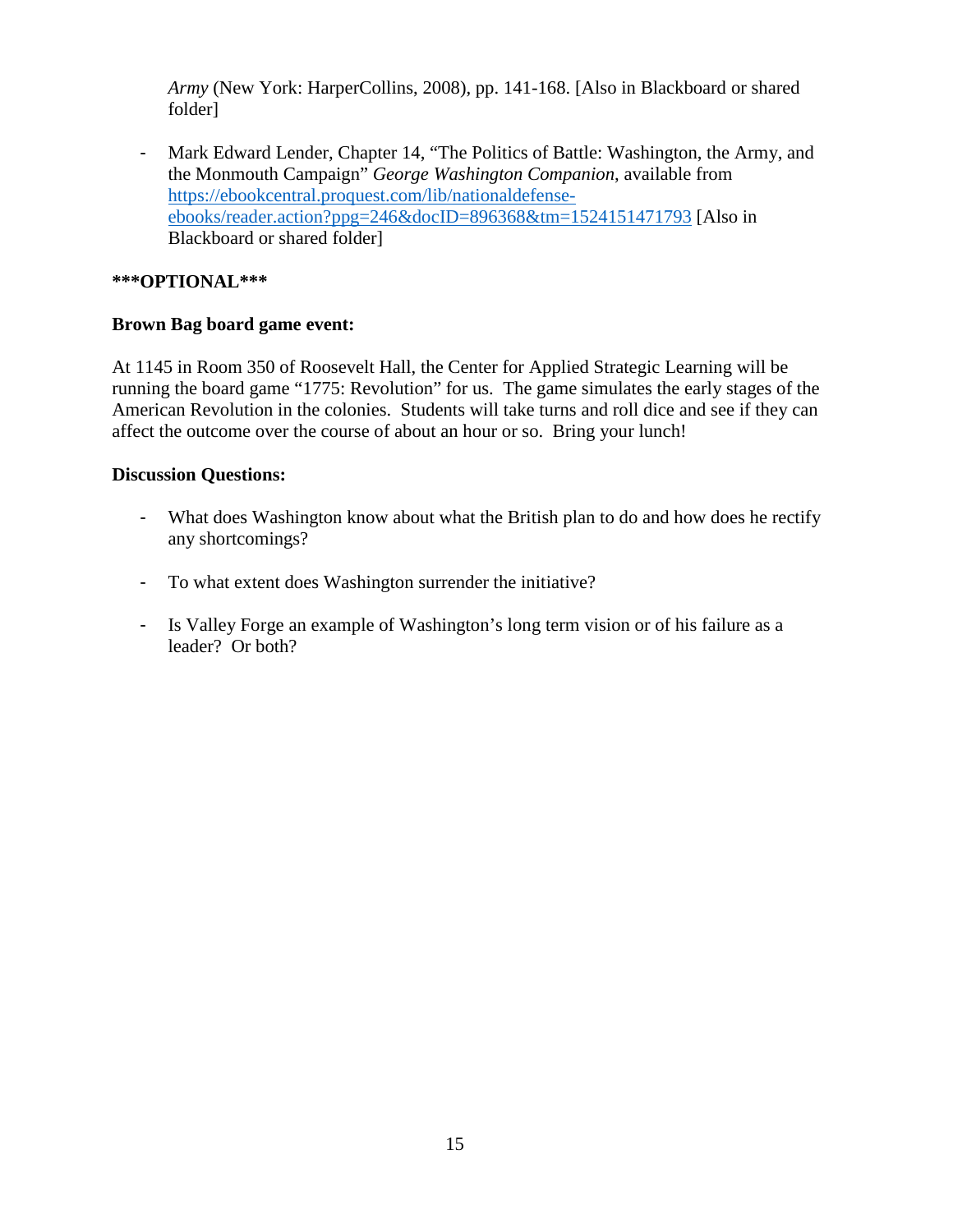#### **Topic 8 Yorktown Campaign: Building Alliances, Strategic Planning, and the Road to Victory** (November 2, 2020; 0830-1030)



The Yorktown Campaign topic includes an important review of the strategic insights and support Washington and the continental army were receiving from their allies and partners, the French. This session builds upon students' growing understanding of Washington, his outlook and leadership style, and imbues appreciation for his ability to bring forward needed support from abroad--as prelude to victory.

This topic explores Washington's vision for both defeat of the British fighting forces and also the establishment of an independent, sovereign nation.

# **Learning Objectives:**

- Analyze the period leading up to and including the Yorktown Campaign and the events and decisions that put Washington on a course for victory
- Evaluate the role of partners and alliances of the era, and how those lessons might apply to the modern era (or not)

# **Guest Speakers:**

None

# **Required Readings (85 pages):**

- *General George Washington: A Military Life,* Chapters 16 & 17 (pp. 307-352)
- *Spies, Patriots, and Traitors*, Chapter 11 (pp. 214-231)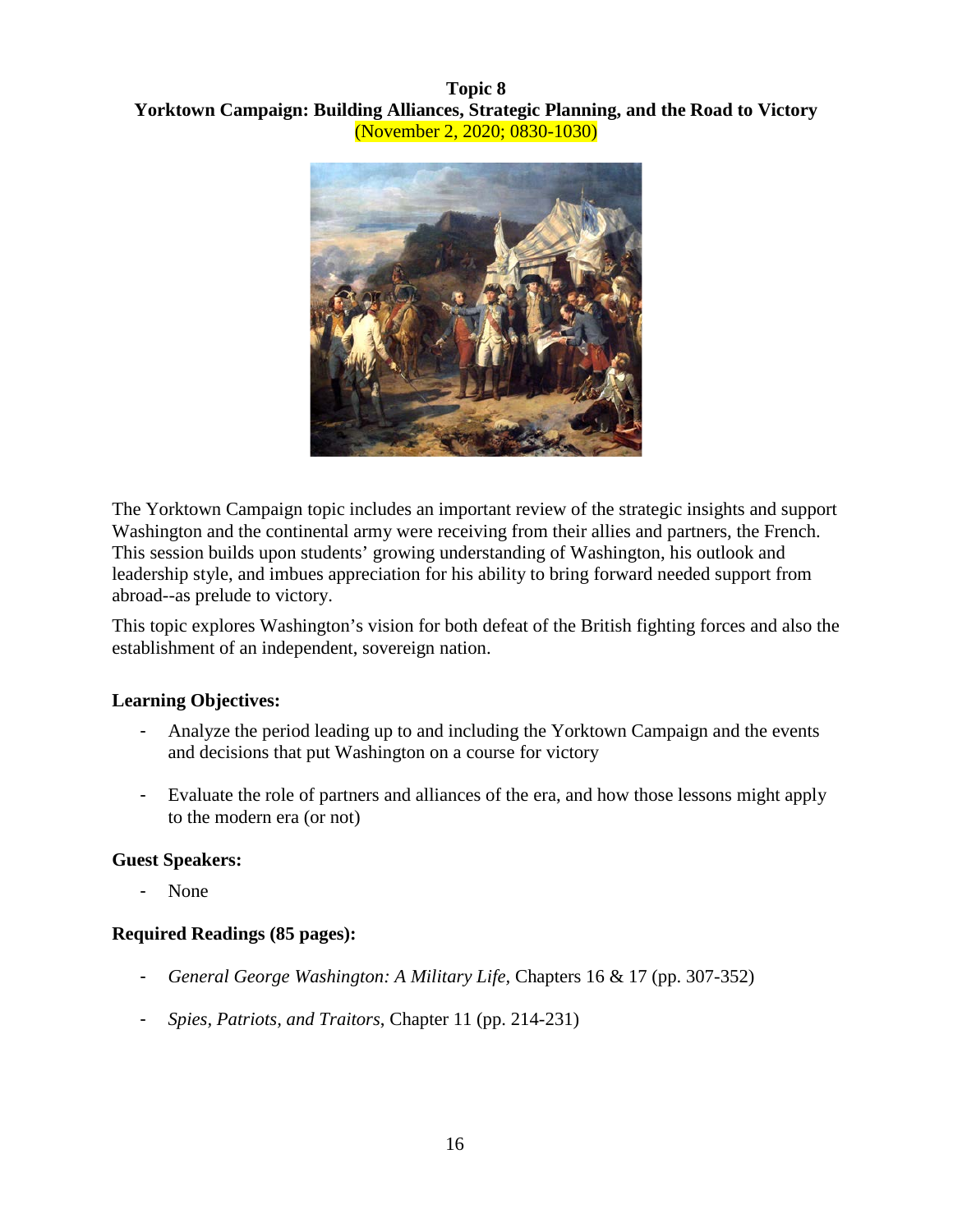- Roger Kaplan, "The Hidden War: British Intelligence Operations during the American Revolution," *The William and Mary Quarterly*, Vol. 47, No. 1 (January 1990), pp. 115- 138 (read 131-138 only) [Also in Blackboard or shared folder]

# **Additional Reading as time allows (or skim, if needed):**

- U.S. Army Center of Military History, *March to Victory: Washington, Rochambeau, and the Yorktown Campaign of 1781* (Washington: Center of Military History, nd), available from [https://history.army.mil/html/books/rochambeau/CMH\\_70-104-1.pdf](https://history.army.mil/html/books/rochambeau/CMH_70-104-1.pdf) [Also in Blackboard or shared folder]
- *George Washington Companion*, Chapter 15: Benjamin Huggins, "'The most unlimited Confidence in his Wisdom & Judgement': Washington as Commander in Chief in the First Years of the French Alliance," available from [https://ebookcentral.proquest.com/lib/nationaldefense](https://ebookcentral.proquest.com/lib/nationaldefense-ebooks/reader.action?ppg=265&docID=896368&tm=1524151506697)[ebooks/reader.action?ppg=265&docID=896368&tm=1524151506697](https://ebookcentral.proquest.com/lib/nationaldefense-ebooks/reader.action?ppg=265&docID=896368&tm=1524151506697) [Also in Blackboard or shared folder]

# **Videos:**

- "Now or Never: George Washington's Yorktown," available from <http://www.mountvernon.org/site/animated-washington/yorktown/>

- What alliances and counsel mattered most to Washington? Was his thinking at the time accurate and informed?
- Who helped influence Washington? How did he decide which advice was best? What did he rely upon as the key to the ultimately successful final surrender of British forces at Yorktown?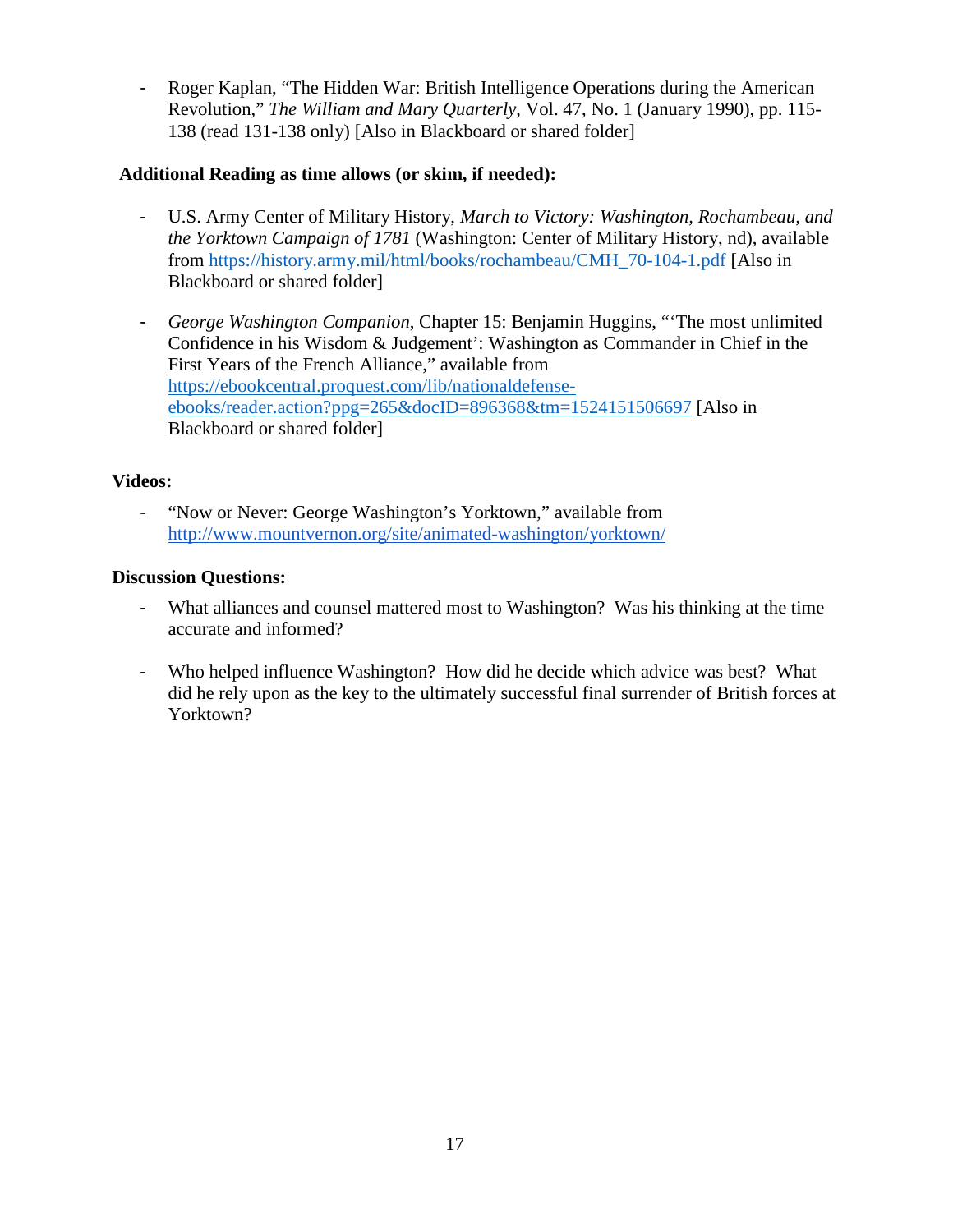# **Topic 8a \*\*\*OPTIONAL\*\*\* Settlement with Great Britain and the Building of a Republic: Yorktown Staff Ride** (Staff Ride is Saturday, November 7, 2020, weather permitting)



The seminar will be an outing to the Yorktown Battlefield for an interactive discussion and staff ride with an expert from the National Park Service. Logistics information will be provided. Families are absolutely welcome to join us.

#### **Learning Objectives:**

- Comprehend the events and circumstances that led to the surrender of British forces at Yorktown
- Evaluate the nature and complexities of the settlement at the conclusion of conflict, and the competing and yet mutual interests that emerge between adversaries

# **Required Readings (84 pages):**

- *George Washington's Military Genius,* Chapter 9 (pp. 159-197)
- U.S. Army Center of Military History, *March to Victory: Washington, Rochambeau, and the Yorktown Campaign of 1781* (Washington: Center of Military History, nd), available from [https://history.army.mil/html/books/rochambeau/CMH\\_70-104-1.pdf](https://history.army.mil/html/books/rochambeau/CMH_70-104-1.pdf) [Also in Blackboard or shared folder]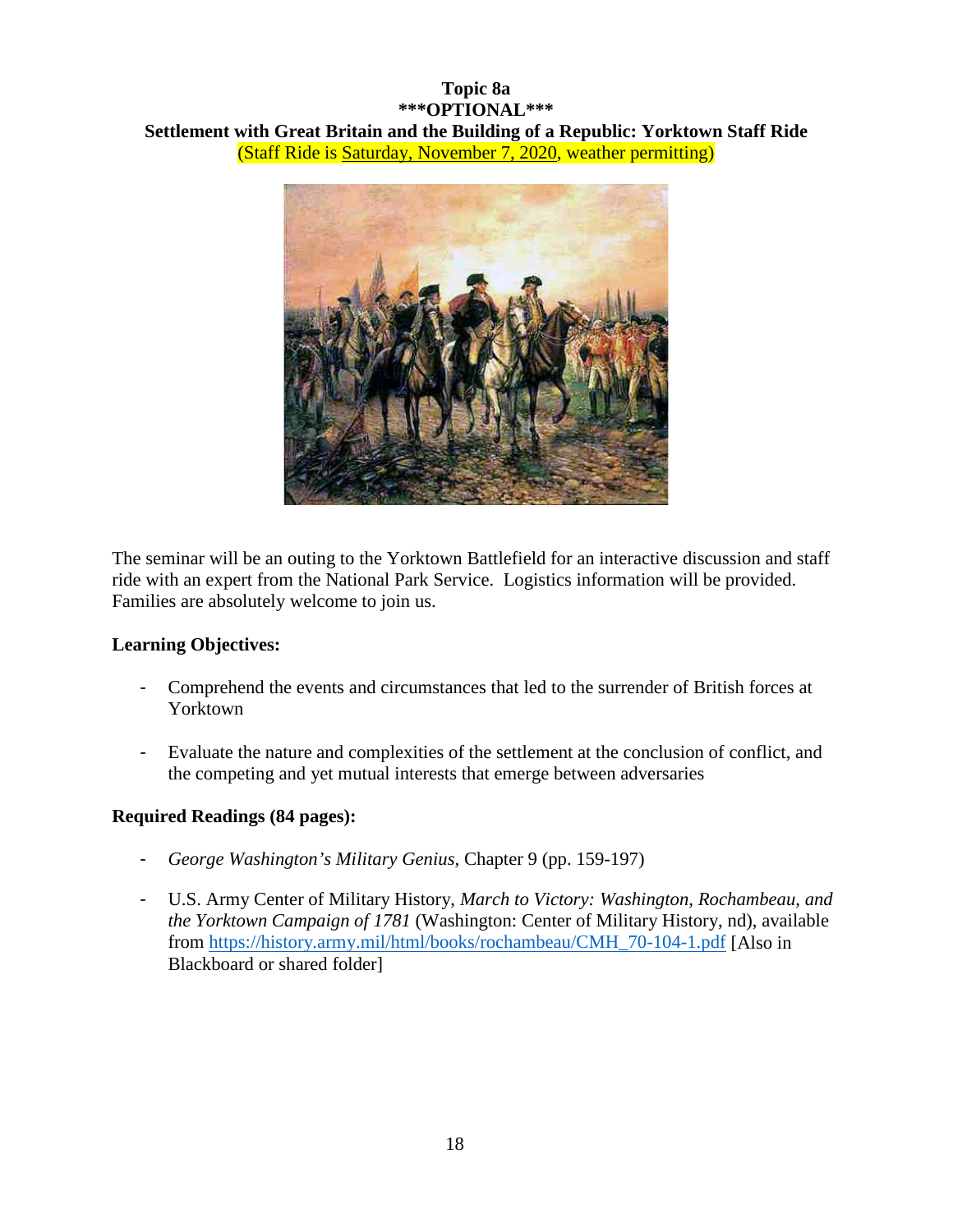# **Topic 9 Strategic Intelligence: The Fox and the Hound and the Birth of American Spying** (November 9, 2020; 0830-1030)



Major Benjamin Tallmadge, Continental Army, G-2

This topic explores the important issue of strategic intelligence in the war of independence. It takes an in-depth look at the origins of what author Donald E. Markle calls "the Birth of American Spying" through the prism of George Washington ("the fox"). This session explores the experiences Washington received in his formative years as surveyor and then commander that caused him to develop what appear to be advanced ideas concerning strategic intelligence.

Readings and excerpts from a number of books and scholars enhance our discussions on this compelling aspect of Washington's leadership. As applicable, other readings from the modern era will supplement the student's background. The goal is to build an insightful discussion on the role of strategic intelligence in the era, the perspective of Washington and/or his counterparts on the issue, and how strategic decision-making might have been affected by Washington's astute interest in the domain.

Subtopics discussed will include intelligence issues related to the key gaps in Washington's understanding of British war planning, the role of alliances in forging battlefield strategy, and the importance of irregular or unconventional operations in the conflict, such as sabotage, deception and information operations, raids and harassment.

# **Learning Objectives:**

- Comprehend the intelligence issues of the time, especially the assumptions, knowns, and unknowns of the military and political leaders on both sides of the conflict
- Evaluate how strategic intelligence goals can transcend a particular conflict, and in some sense manifest themselves again in the next era

#### **Guest Speaker:**

- Mr. Ken Daigler, author of *Spies, Patriots, and Traitors*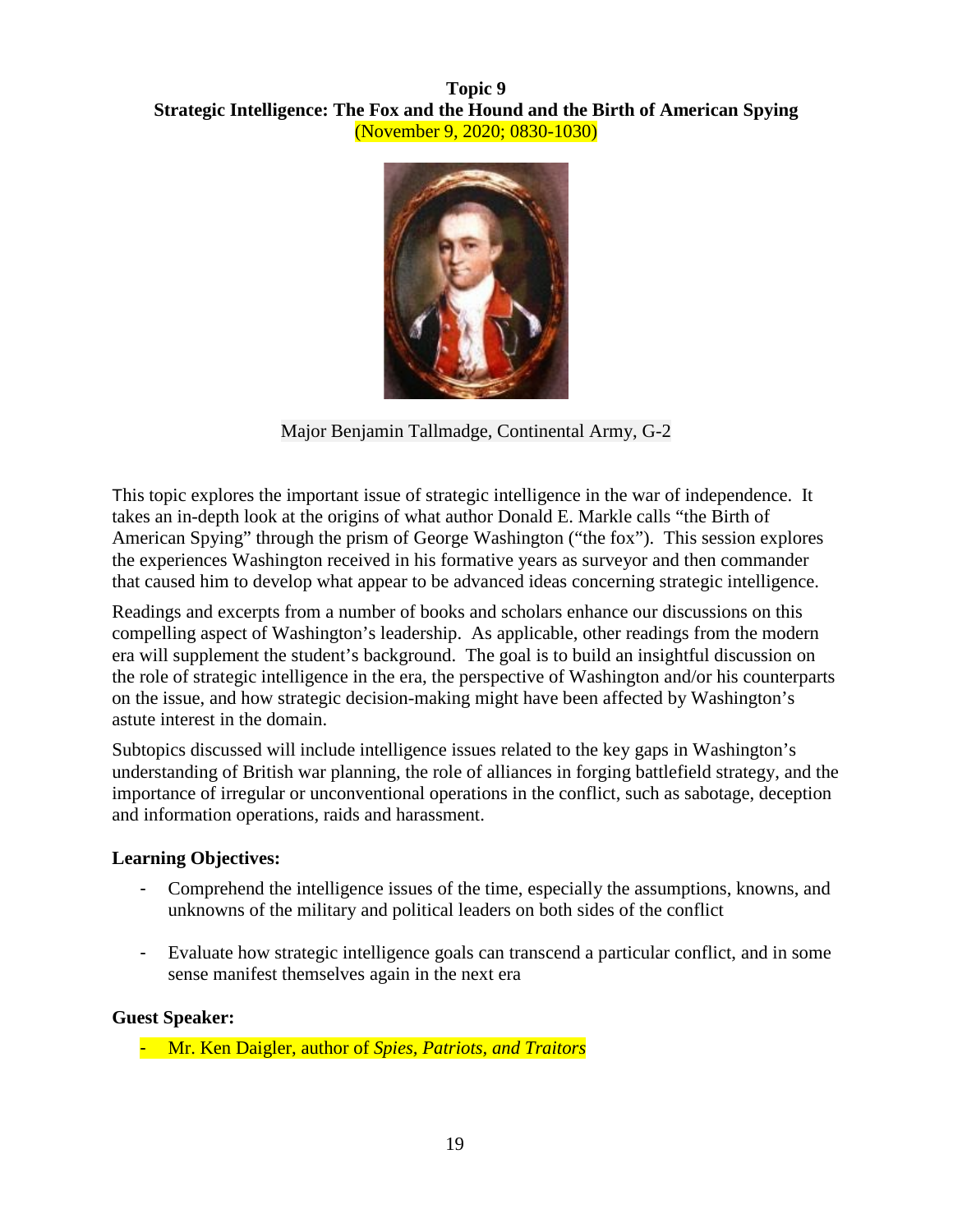# **Required Readings (78 pages):**

- *Spies, Patriots, and Traitors*, Chapter 7 (pp. 126-144)
- John Nagy, "George Washington Spymaster," Chapter 20, from *The George Washington Companion,* online e-book at library: [https://ebookcentral.proquest.com/lib/nationaldefense](https://ebookcentral.proquest.com/lib/nationaldefense-ebooks/reader.action?ppg=364&docID=896368&tm=1524151366454)[ebooks/reader.action?ppg=364&docID=896368&tm=1524151366454](https://ebookcentral.proquest.com/lib/nationaldefense-ebooks/reader.action?ppg=364&docID=896368&tm=1524151366454) [Also in Blackboard or shared folder]
- Melissa Lukeman Bohrer, "Spy Games: Lydia Darragh," Chapter 5 in Melissa Lukeman Bohrer, *Glory, Passion, and Principle: The Story of Eight Remarkable Women at the Core of the American Revolution* (New York: Atria Books, 2003), pp. 125-153. [Also in Blackboard or shared folder]
- "The Talented Major Tallmadge," from *The Journal of the American Revolution*, available from<http://allthingsliberty.com/2014/06/the-talented-major-tallmadge/> [Also in Blackboard or shared folder]
- "Anna Smith Strong," from the *History of American Women*, blog, available from <http://www.womenhistoryblog.com/2011/07/anna-smith-strong.html> [Also in Blackboard or shared folder]
- "George Washington, The First American Intelligence Chief," from the CIA Website, available from [https://www.cia.gov/library/center-for-the-study-of-intelligence/csi](https://www.cia.gov/library/center-for-the-study-of-intelligence/csi-publications/books-and-monographs/the-founding-fathers-of-american-intelligence/art-1.html#george-washington-the-first)[publications/books-and-monographs/the-founding-fathers-of-american-intelligence/art-](https://www.cia.gov/library/center-for-the-study-of-intelligence/csi-publications/books-and-monographs/the-founding-fathers-of-american-intelligence/art-1.html#george-washington-the-first)[1.html#george-washington-the-first](https://www.cia.gov/library/center-for-the-study-of-intelligence/csi-publications/books-and-monographs/the-founding-fathers-of-american-intelligence/art-1.html#george-washington-the-first) [Also in Blackboard or shared folder]

# **Videos:**

- "America's First Spymaster," available from [http://www.mountvernon.org/videos-2/#g-](http://www.mountvernon.org/videos-2/#g-44_m-70788020)[44\\_m-70788020](http://www.mountvernon.org/videos-2/#g-44_m-70788020) (5 mins 47 secs)

- What are the basics of strategic intelligence in this era? Can we build a model or framework for understanding this domain?
- How is strategic intelligence the same or different in future conflicts, or even in the modern era?
- What did Washington do differently, or better, than his British counterparts? How did strategic intelligence affect his strategic decisions, if at all?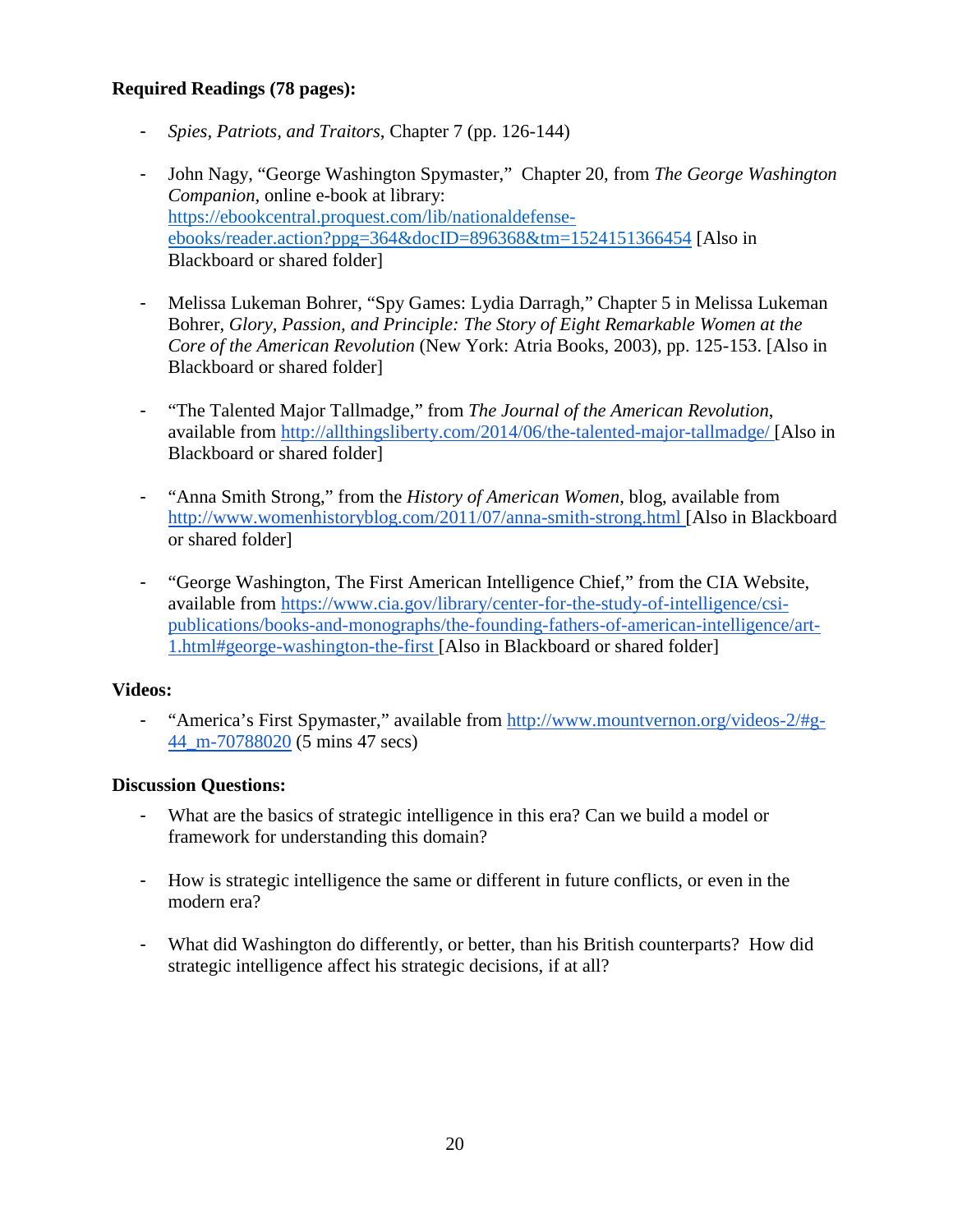# **Topic 10 Washington's Next Steps: Moving the Infant Country Forward after War** (November 16, 2020; 0830-1030)



This seminar will take the students forward into the post-war era, with General George Washington moving into retirement and then into the Presidency. The beginning steps as a new nation were especially fragile and difficult; this seminar will explore the conversion of a revolutionary movement into a new nation through vision and strategic leadership but with a number of threats and opportunities on the horizon.

#### **Learning Objectives:**

- Comprehend the key issues facing the new nation, both international and domestic
- Analyze Washington's development and expression of a national vision

# **Required Readings (55 pages):**

- *General George Washington, A Military Life,* Chapters 18 & 19 (pp. 353-371)
- James Kirby Martin and Sean Hannah, "Leading with Character: George Washington and the Newburgh Conspiracy" (Mount Vernon: George Washington Leadership Institute, nd) (pp. 1-13) [In Blackboard or shared folder]
- William Fowler, Chapter 17, "High Time For Peace": George Washington and the Close of the American Revolution," *George Washington Companion*, available from [https://ebookcentral.proquest.com/lib/nationaldefense](https://ebookcentral.proquest.com/lib/nationaldefense-ebooks/reader.action?ppg=308&docID=896368&tm=1524151535874)[ebooks/reader.action?ppg=308&docID=896368&tm=1524151535874](https://ebookcentral.proquest.com/lib/nationaldefense-ebooks/reader.action?ppg=308&docID=896368&tm=1524151535874) [Also in Blackboard or shared folder]
- George Washington to Meshech Weare, et al, June 8, 1783, "Circular Letter of Farewell to Army," available from [http://memory.loc.gov/cgi-](http://memory.loc.gov/cgi-bin/query/r?ammem/mgw:@field(DOCID+@lit(gw260534)))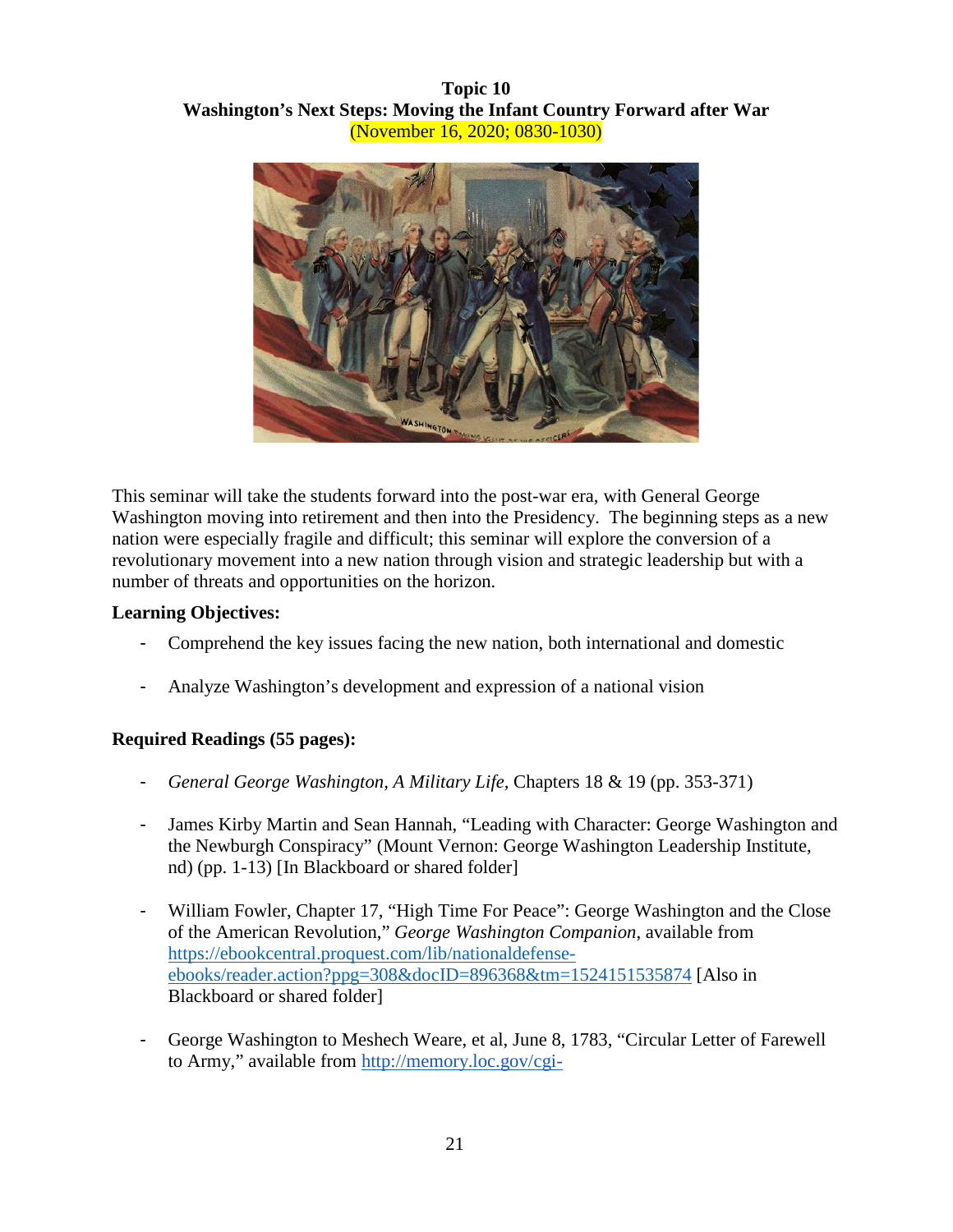[bin/query/r?ammem/mgw:@field\(DOCID+@lit\(gw260534\)\),](http://memory.loc.gov/cgi-bin/query/r?ammem/mgw:@field(DOCID+@lit(gw260534))) accessed 12 Jan 2016 (pp 1-7). [Also in Blackboard or shared folder]

- George Washington to Continental Army, "Farewell Orders," November 2, 1783, available from [http://memory.loc.gov/cgi](http://memory.loc.gov/cgi-bin/query/r?ammem/mgw:@field(DOCID+@lit(gw270250)))[bin/query/r?ammem/mgw:@field\(DOCID+@lit\(gw270250\)\),](http://memory.loc.gov/cgi-bin/query/r?ammem/mgw:@field(DOCID+@lit(gw270250))) accessed 9 Mar 2016 (pp. 1-3). [Also in Blackboard or shared folder]

- What was the most surprising thing about the staff ride?
- Is it possible to lead when there is no enemy anymore?
- Why did GW decide to return to civilian life?
- What are your toughest challenges facing you in your future assignments?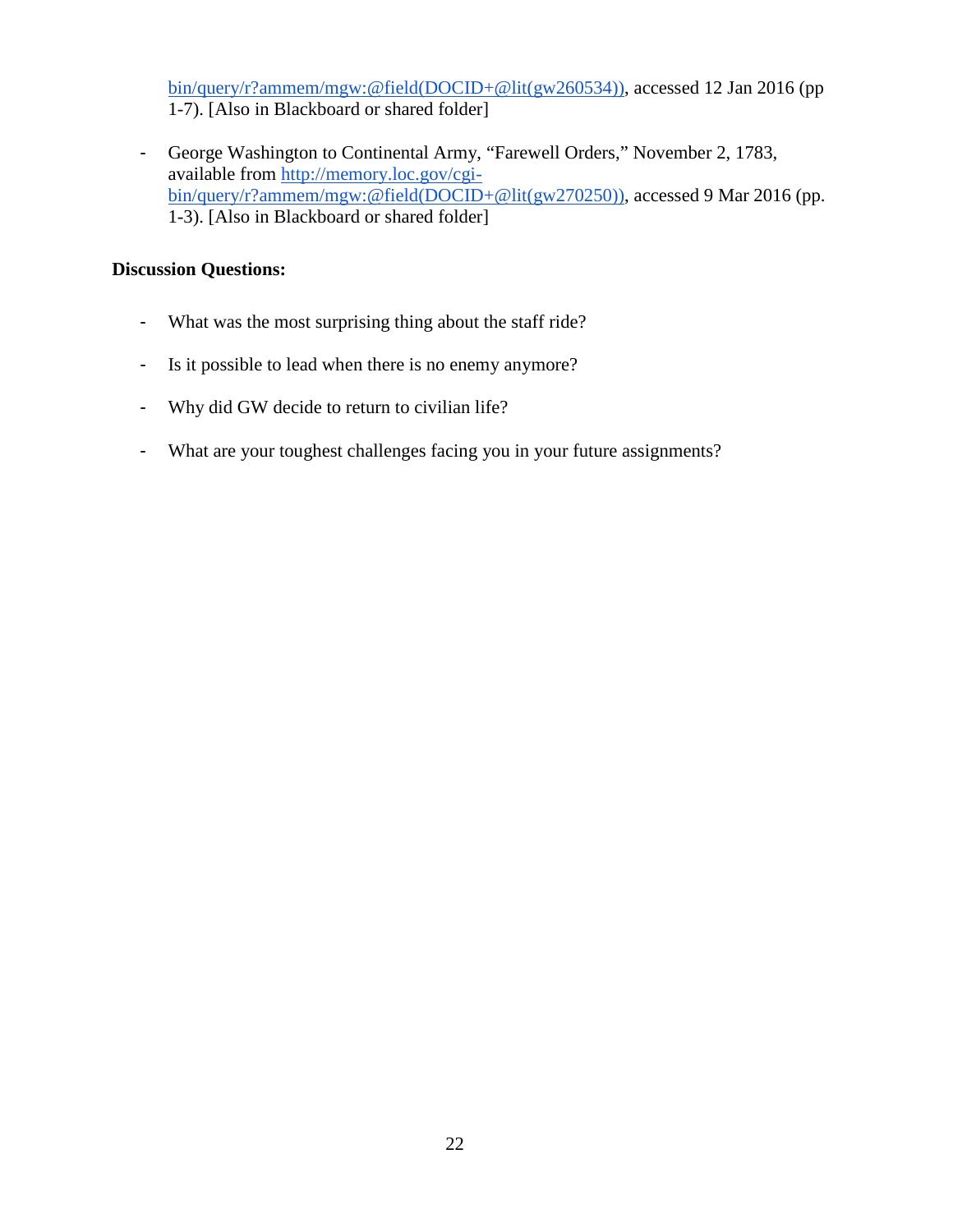# **Topic 11 STUDENT PRESENTATIONS: Strategic Lessons Applied to the Modern Era** (No Class November 23, 2020, for Thanksgiving Week) (November 30, 2020, 0830-1030)



This class will be devoted to student presentations on a strategic leadership or intelligence issue encountered by George Washington, either during his military life or as the first President, and applicable to the present.

Students will each present a synopsis of their course paper on this same issue, **not to exceed five minutes** for presentation and five minutes for Q&A.

#### **Learning Objectives:**

- Assess the suitability of a strategic or intelligence decision encountered by George Washington
- Evaluate the practice of strategic leadership

#### **Guest Speakers:**

The students!

#### **Required Readings (60 pages):**

- Edward G. Lengel, "Assessing War: The Revolutionary War," in Leo J. Blanken, Hy Rothstein, Jason J. Lepore, eds., *Assessing War: The Challenge of Measuring Success and Failure* (Washington, D.C.: Georgetown University Press, 2015), pp. 65-79 [Also in Blackboard or shared folder]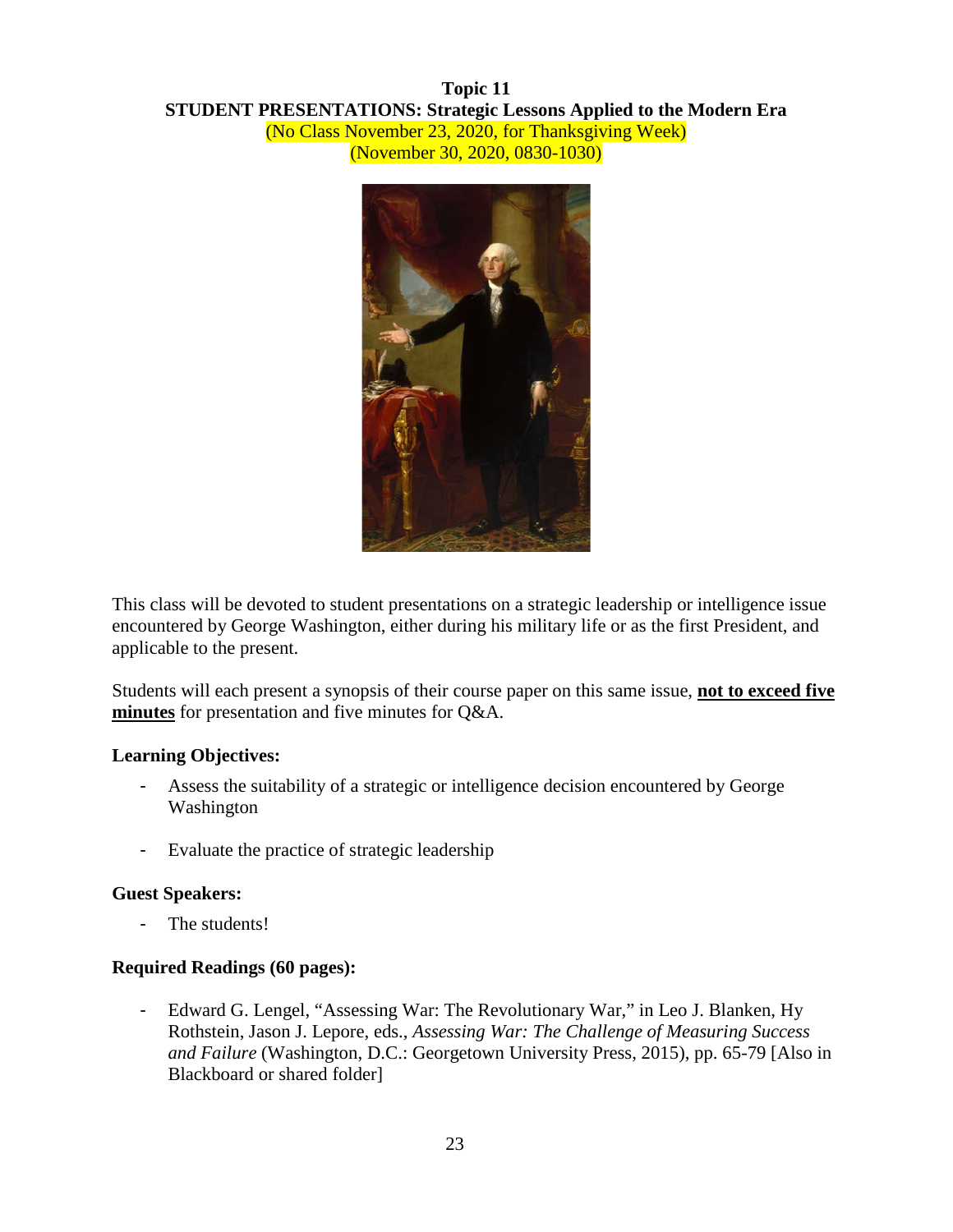- *A People Numerous and Armed,* Chapter 10, "The Military Conflict Considered as a Revolutionary War" (pp. 213-244) [Also in Blackboard or shared folder]
- Dave Palmer, "General George Washington; grand strategist or mere Fabian," *Parameters*, Vol. IV, No. 1, 1974, pp. 1-16, available from [www.dtic.mil/cgi](http://www.dtic.mil/cgi-bin/GetTRDoc?AD=ADA509925)[bin/GetTRDoc?AD=ADA509925](http://www.dtic.mil/cgi-bin/GetTRDoc?AD=ADA509925) [Also in Blackboard or shared folder]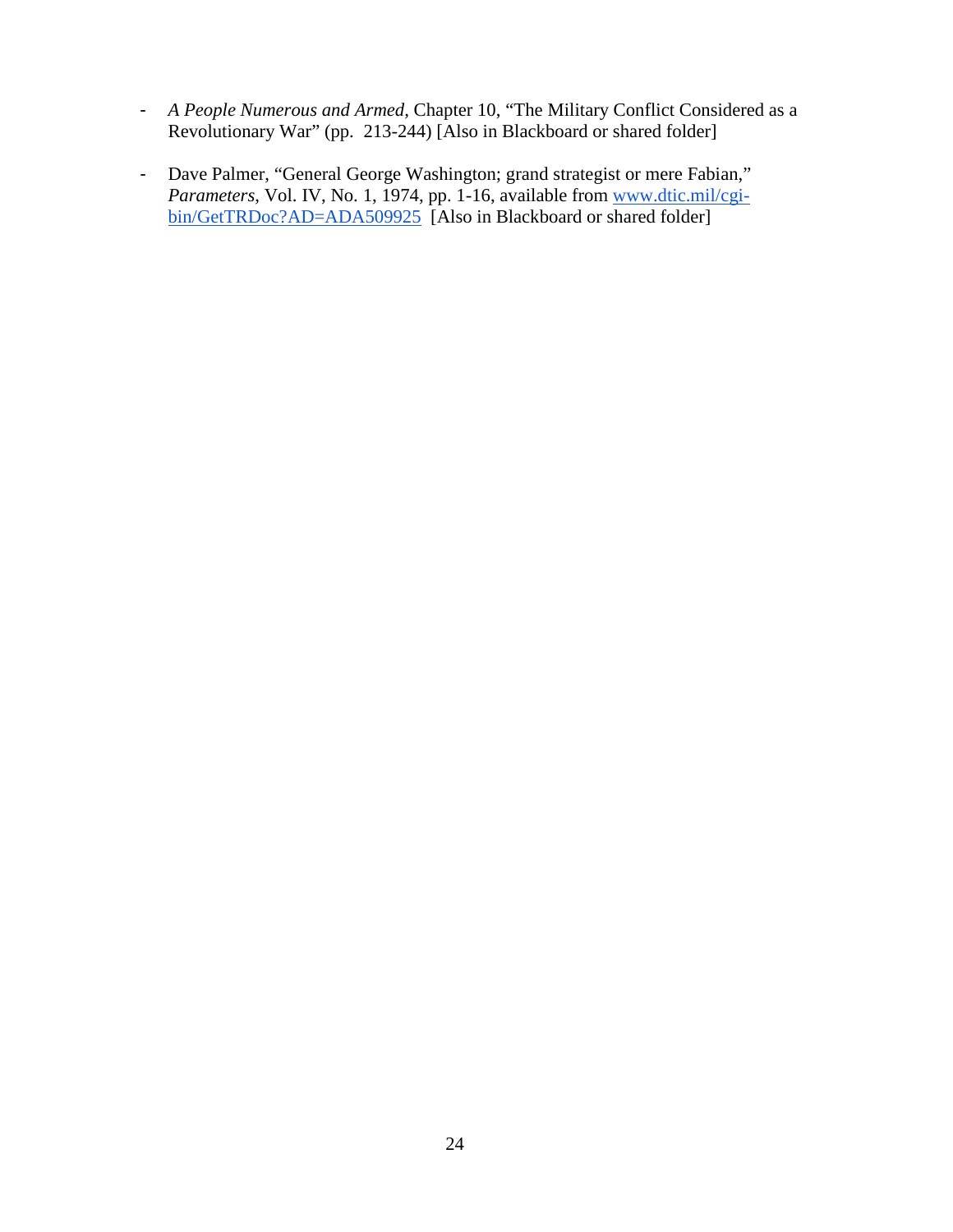# **Topic 12 PAPER DUE**

#### **Final Review and Discussion on the Flaws and Attributes of Washington** (At the Fred W. Smith Library for the Study of George Washington at Mount Vernon (December 7, 2020; Time: TBD)



The course concludes with one final seminar at the Fred W. Smith Library for the Study of George Washington, including an expert panel discussion with Library-associated scholars convening a discussion on the possible flaws and attributes of Washington as a military leader and President. Scholars will also be asked to comment on, and take questions on, the possible applicability of lessons from Washington's life and experiences to the complex issues of modern-era national security strategies.

# **Learning Objectives:**

- Evaluate the importance of strategic leadership
- Evaluate the influences on and of George Washington

# **Guest Speakers:**

- (Tentative) Panel discussion of Fred W. Smith Library faculty and visiting scholars

# **Required Readings (67 pages):**

- *Spies, Patriots, and Traitors,* Chapter 12 and Conclusion (pp. 232-247)
- Bruce Chadwick, *George Washington's War: The Forging of a Revolutionary Leader and the American Presidency* (Naperville, IL: Sourcebooks, 2004), Chapter 14, "The Great Slavery Debate," pp. 403-414. [Also in Blackboard or shared folder]
- Caroline Cox, "Integrity and Leadership: George Washington," in Harry S. Laver and Jeffery J. Matthews, eds., *The Art of Command: Military Leadership from George*